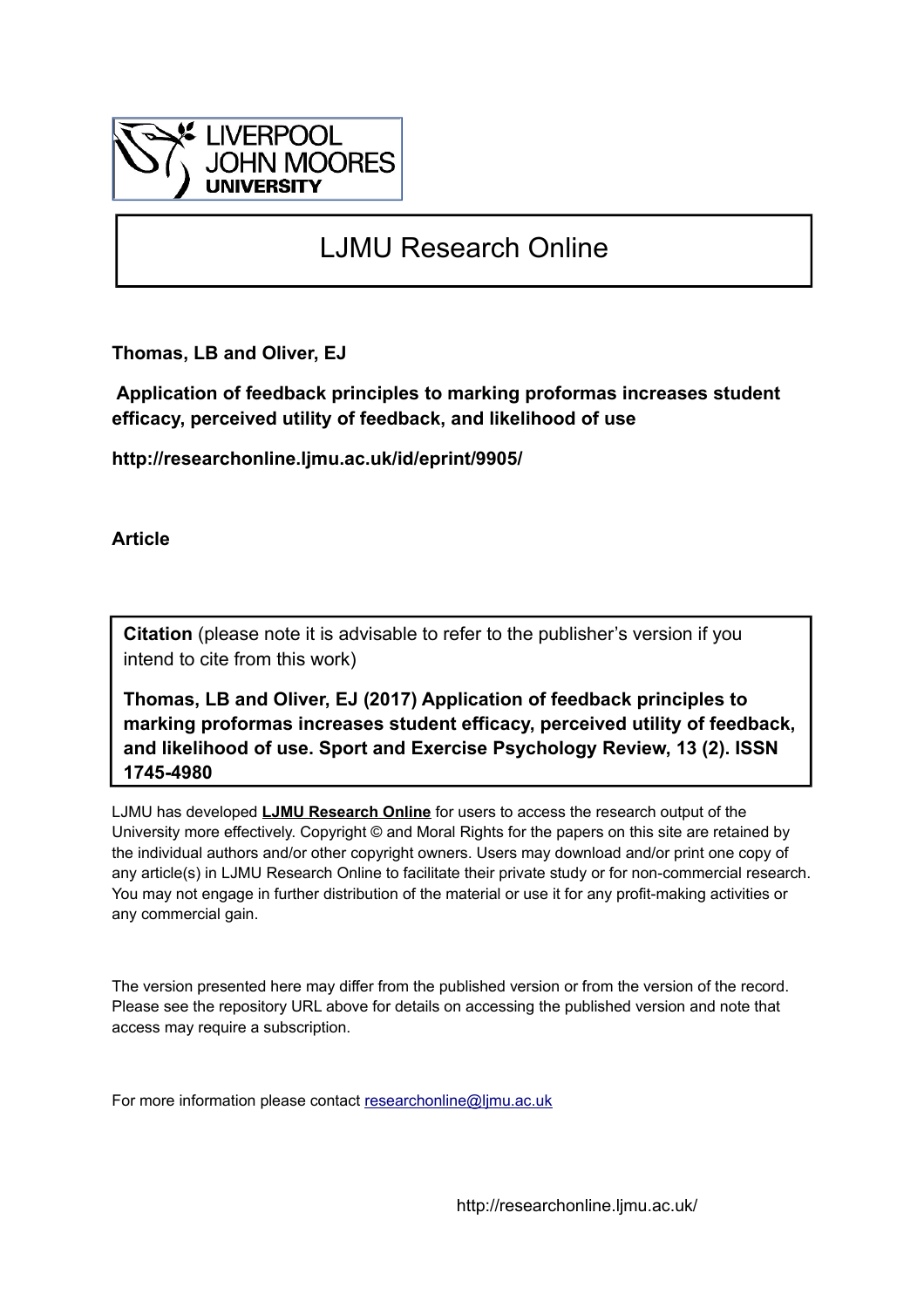Application of feedback principles to marking proformas increases student efficacy,

perceived utility of feedback, and likelihood of use.

Thomas, L. B., $<sup>1</sup>$  & Oliver, E. J.<sup>2</sup></sup>

<sup>1</sup>Department of Sport, Exercise and Rehabilitation, Northumbria University

<sup>2</sup> School of Applied Social Sciences, Durham University

Address for correspondence: Dr L. B. Thomas, Northumbria University, UK. laura.thomas@northumbria.ac.uk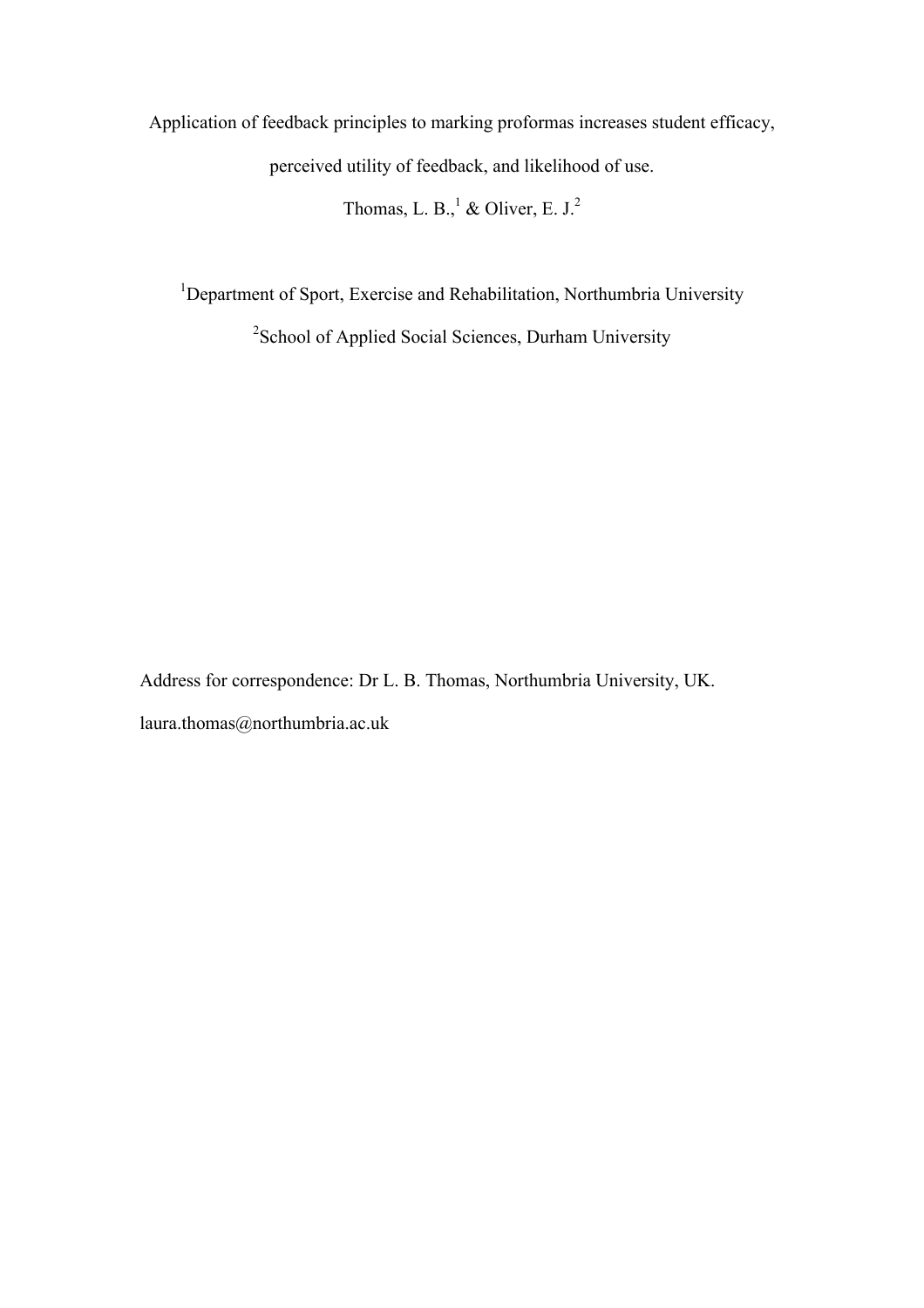# Abstract

Pedagogical and psychological literature identifies numerous factors contributing to feedback effectiveness, including type, frequency, and specificity (e.g., Gibbs & Simpson, 2004). Despite this wealth of research, feedback practice at universities is often reported as problematic or poor by students (NSS; Williams & Kane, 2008; 2009) despite lecturers perceiving their feedback as useful (Carless, 2006; Maclellan, 2001). The present research employed a quantitative counterbalanced experimental design to compare the perceived utility of a pedagogically informed feedback proforma, designed to provide detailed, timely, and constructive feedback, to standard practice. Results suggest that the presentation of feedback is important to students; more functional and comprehensible feedback increases the likelihood of students using the feedback provided, and can reduce likely marking time per script without compromising perceived feedback quality. Further to this, post-submission feedback proformas increase students' confidence in their ability to complete the assignment when provided alongside the assignment title. In summary, the research supports the application of principles of feedback in the provision of summative feedback to enhance students' likelihood of use, perceived value of the feedback received, and confidence.

*Key words: feedback, student motivation, student satisfaction, student confidence.*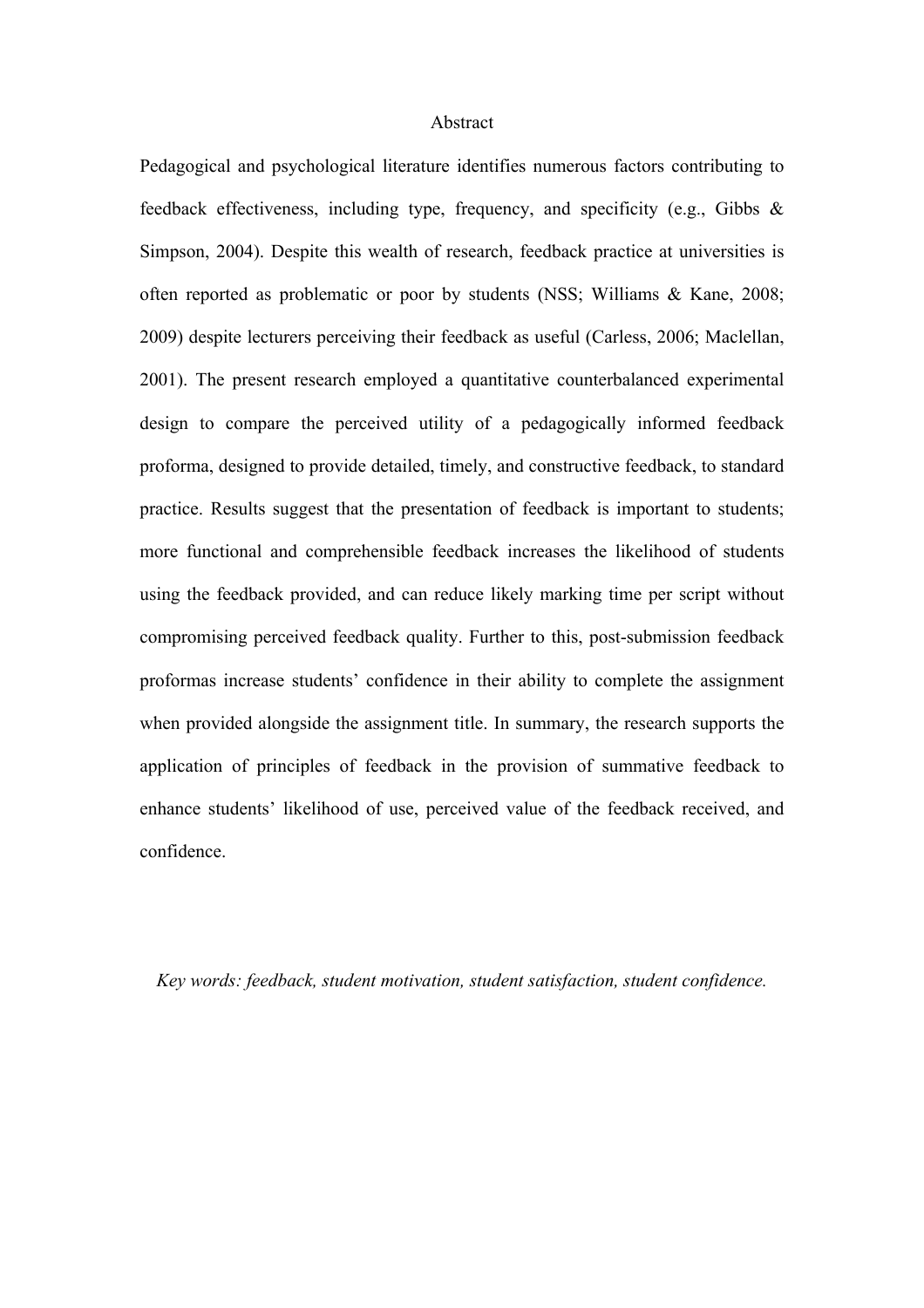# **Introduction**

Feedback is a critical part of a student's learning process (Hattie, 1987; Merry, Price, Carless, & Taras, 2013), and as such the process of providing students with effective feedback has been widely researched within pedagogical literature (e.g., Kluger & DeNisi, 1996; Hattie & Timperley, 2007; Shute, 2008). Students similarly regard feedback as an important aspect of their learning, one that is currently not being satisfied as highlighted through low satisfaction scores for "assessment and feedback" in the National Student Survey (NSS; Williams & Kane, 2009; Maggs, 2012; Neves & Hillman, 2017). Other evidence also suggests that feedback practices in higher education are often not to an adequate standard (Osney Grange Group; OGG, 2009).

Providing students with more effective feedback (e.g., helpful, timely and focused on improvements) has been highlighted as an important area for higher education institutions to focus on (Nicol & MacFarlane-Dick, 2006; Brown, 2015). Many higher education institutions have taken a proactive approach to improving this aspect of a student's learning experience by designing principles of effective feedback. For example, feedback should: be transparent, easy to understand and related to assessment criteria, identify areas of strength and where improvements can be made, and be appropriate for the assessment (e.g., Aberystwyth University, 2016; Northumbria University, 2013; University of Strathclyde Glasgow, 2014). These principles are consistent with theoretical and empirically-developed models of effective feedback. For example, Gibbs and Simpson (2004) highlighted seven key conditions in which feedback supports learning; five relating to the manner in which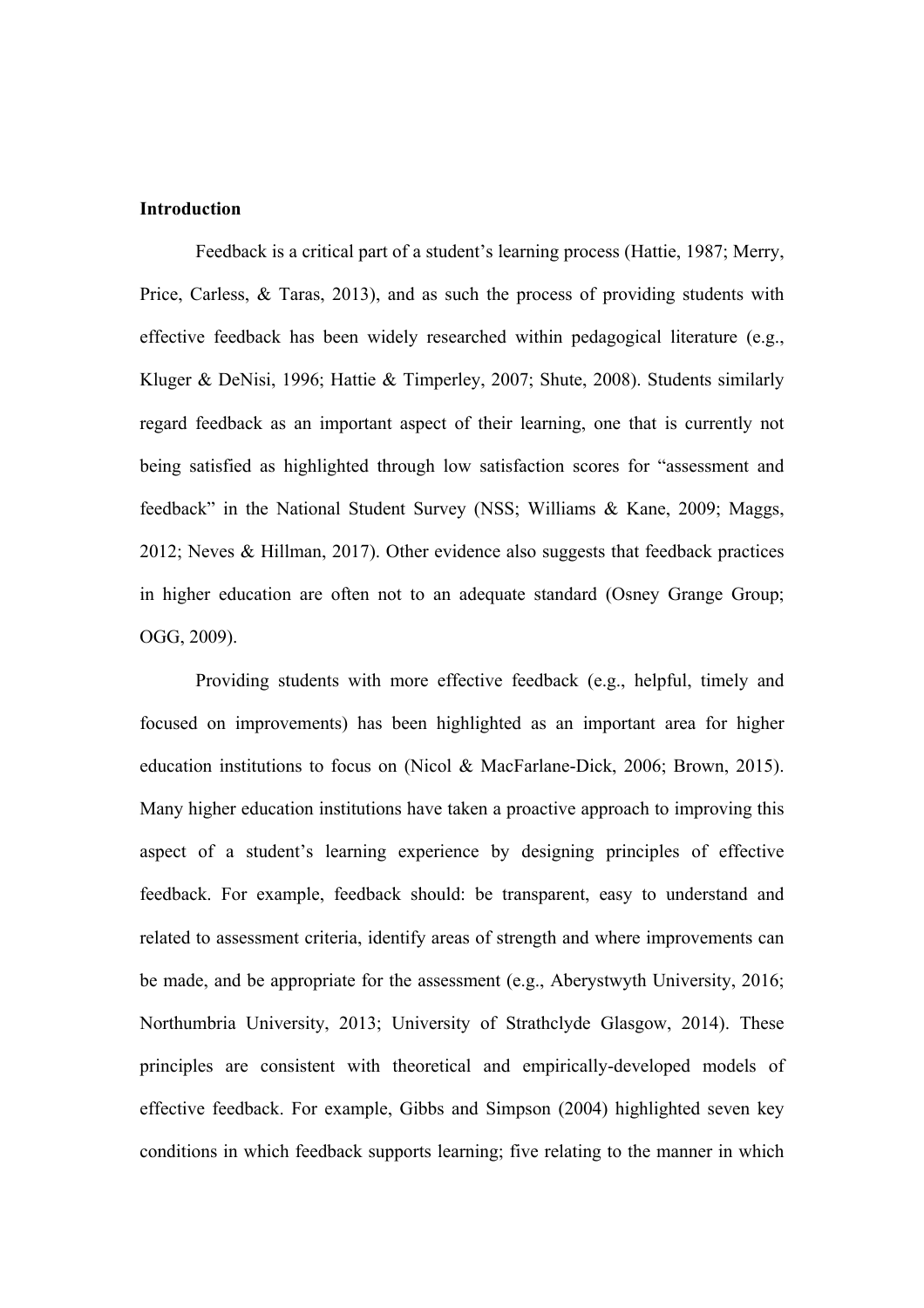external feedback is delivered (sufficient detail, timely manner, learning focused, linked to the purpose of the assignment, and understandable), and two related to how the feedback is used (received and attended to by students, and acted upon to improve work and learning). It is particularly important that educators' feedback satisfies Gibbs and Simpson's first five conditions as these are within the educators' control and may increase the likelihood of the latter two conditions occurring (i.e., students attending to and acting upon the feedback given).

Providing students with feedback that is of sufficient detail, linked to the assessment, and is learning focused, are important considerations. To achieve these criteria, feedback must be specific and provide the learner with information regarding strengths, weaknesses, and ways to reduce discrepancy between current and expected level (Shute 2008; Hattie & Timperley, 2007). For example, "the introduction lacked depth" or "the introduction was strong" is not sufficient. Effective feedback should be constructive, informing the learner specifically what was good (e.g., concisely written, critical discussion of the literature, creative applied implications) or poor (e.g., structure does not follow that required for a lab report, missing key definitions of the theory and key research by…). To aid this process, Voerman, Meijer, Korthagen, and Simons (2012) suggest utilising progress feedback; emphasising what has already been achieved, and discrepancy feedback; emphasising what is still to be achieved. The use of progress and discrepancy feedback provides the opportunity for students to close the gap between the current and desired performance, which is an important aspect of the learning cycle (Nicol & Macfarlane-Dick, 2006).

A key aspect of providing effective feedback is the frequency and volume of feedback given. It is generally assumed within pedagogical literature that more feedback enhances learning through providing more information that students can use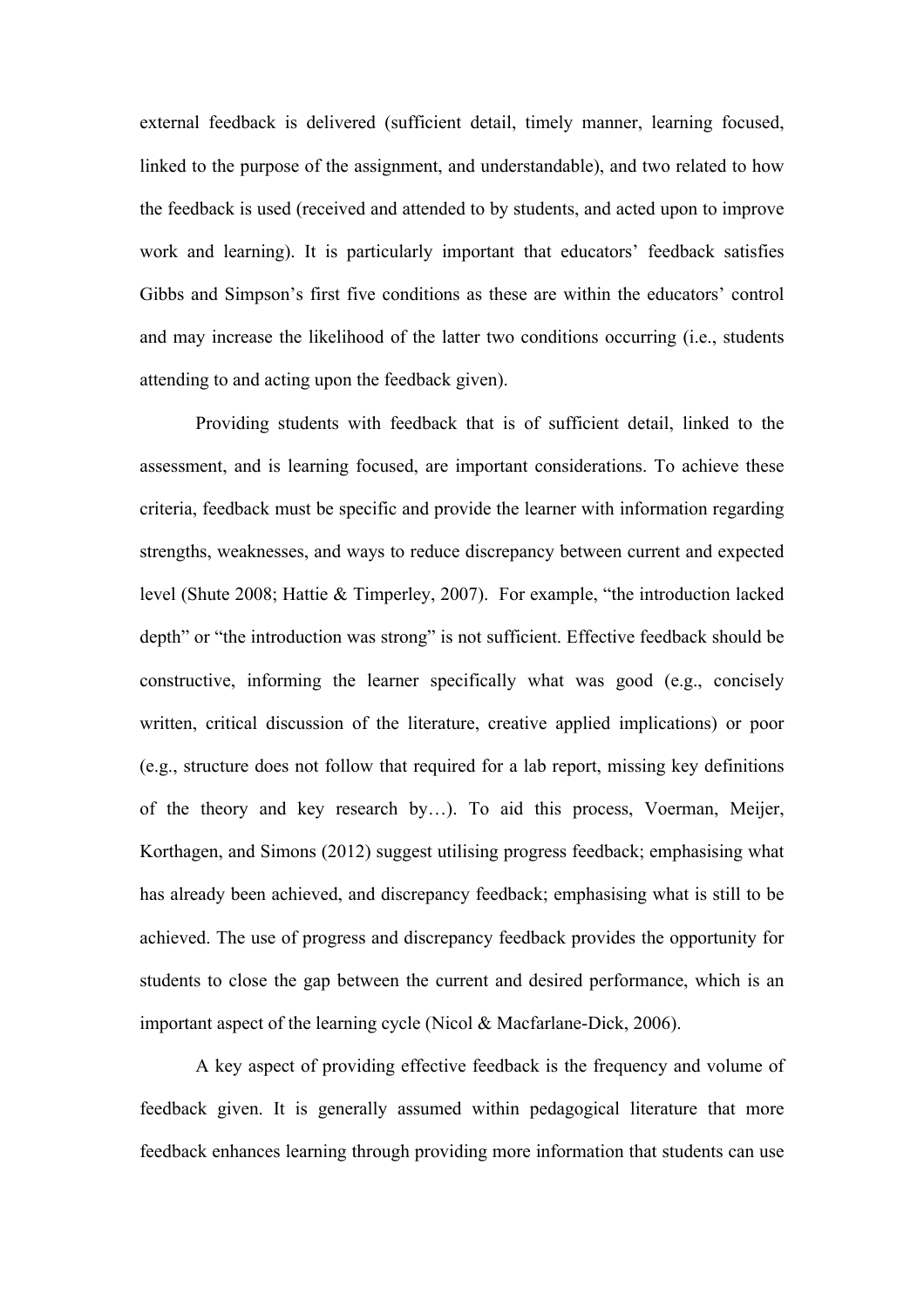and learn from (Salmoni, Schmidt, & Walter, 1984; Bilodeau, 1966). However, more recently, research has shown that feedback frequency and learning have an inverted-U relationship. Specifically, there is an optimum amount of feedback that can be used by students, after this point the cognitive demand on the student to process and respond to feedback becomes overwhelming and can result in reduced task effort, feelings of debilitation, and increased anxiety (Lam, DeRue, Karam, & Hollenbeck, 2011; Scott, Hughes, Evans, Burke, Walter, & Watson, 2013).

Gibbs and Simpson (2004) also state that it is essential that feedback is provided in a timely manner thus allowing students to use the feedback received to aid performance in future assessments. Feedback that is received weeks after submission is often ignored by students as they might not remember what the piece of work was assessing, how they felt they had performed, or believe that the feedback has little relevance to their current needs (Race, 2010).

The final two conditions for effective feedback, as discussed by Gibbs and Simpson (2004), are reliant on the student to be willing to read/listen to, attend to, and act upon the feedback. An issue that consistently occurs in higher education is that students report concern only about their assessment marks, as opposed to the accompanying feedback (Crooks, 1988; Sambell, 2016). This is especially problematic for final year students believing that feedback will not be of any benefit as they have no similar future assessments. Research has shown some effective methods that can be employed by educators to ensure learners read and attend to feedback, for example, two stage submission (stage one providing formative feedback with no mark and stage two providing a summative mark without feedback; Cooper, 2000; Carless, Salter, Yang & Lam, 2011), and, providing the assessment grade after students have self-assessed their work and received tutor feedback (Taras, 2001).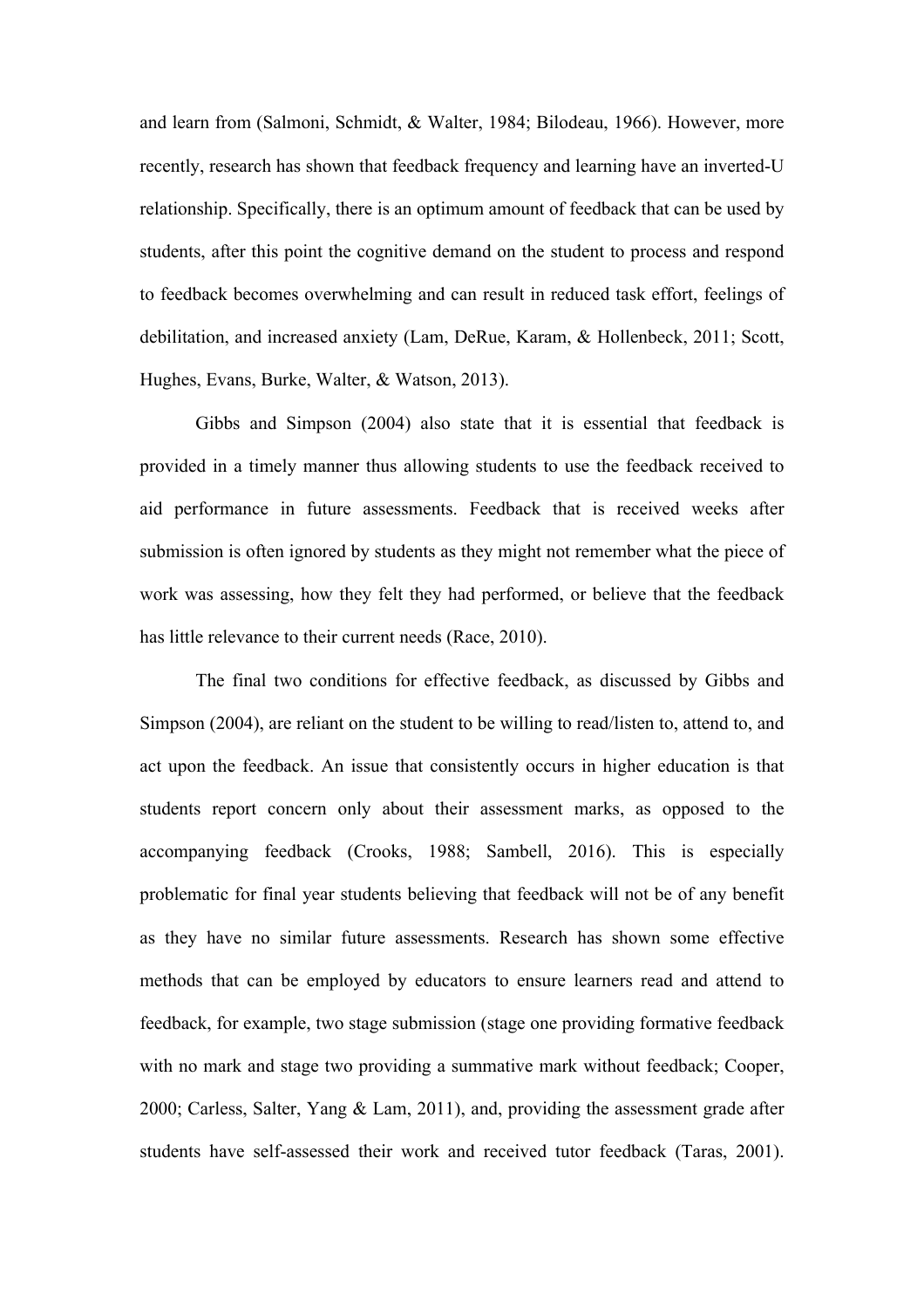However, these methods can place extra time demands on lecturing staff, and may not be suitable for all assessment formats.

One approach to improving likelihood of using feedback is to increase students' confidence in their ability to utilise the information provided. Educators and the learning environment they create play an important role in developing students' confidence (Patrick, Turner, & Strati, 2016), for example, considering task difficulty (Csikszentmihayli, 1990), using comments to provide competence support, providing structure to scaffold development, praising effort/personal improvement, and providing informational feedback (self determination theory; SDT; Deci & Ryan, 1985, 2000; Niemiec & Ryan, 2009). The need for competence is central to selfdetermination theory, the satisfaction of which is associated with more selfdetermined behaviours, well-being and interest (Deci & Ryan, 1985; 2000).

An often-overlooked aspect of developing competence is the impact of structure. Students' competence can be supported by structure, providing a sense of predictability and order, allowing students to focus on learning (e.g., clear goals, attainable and coherent expectations, providing scaffolding and conveying informational feedback; Jang, Reeve, & Deci, 2010; Reeve & Cheon, 2014). These practices of promoting structure are often considered in the design and delivery of the learning environment, but perhaps not as considered in the provision of written summative feedback.

As such, academics are faced with a daunting task: how to provide detailed, timely, learning focused feedback during a period of increasing student numbers with higher demands and expectations, putting value under increasing scrutiny (UCAS, 2016, Neves & Hillman, 2016). The Student Academic Experience Survey suggests that students typically wait three weeks to receive feedback, but believe they should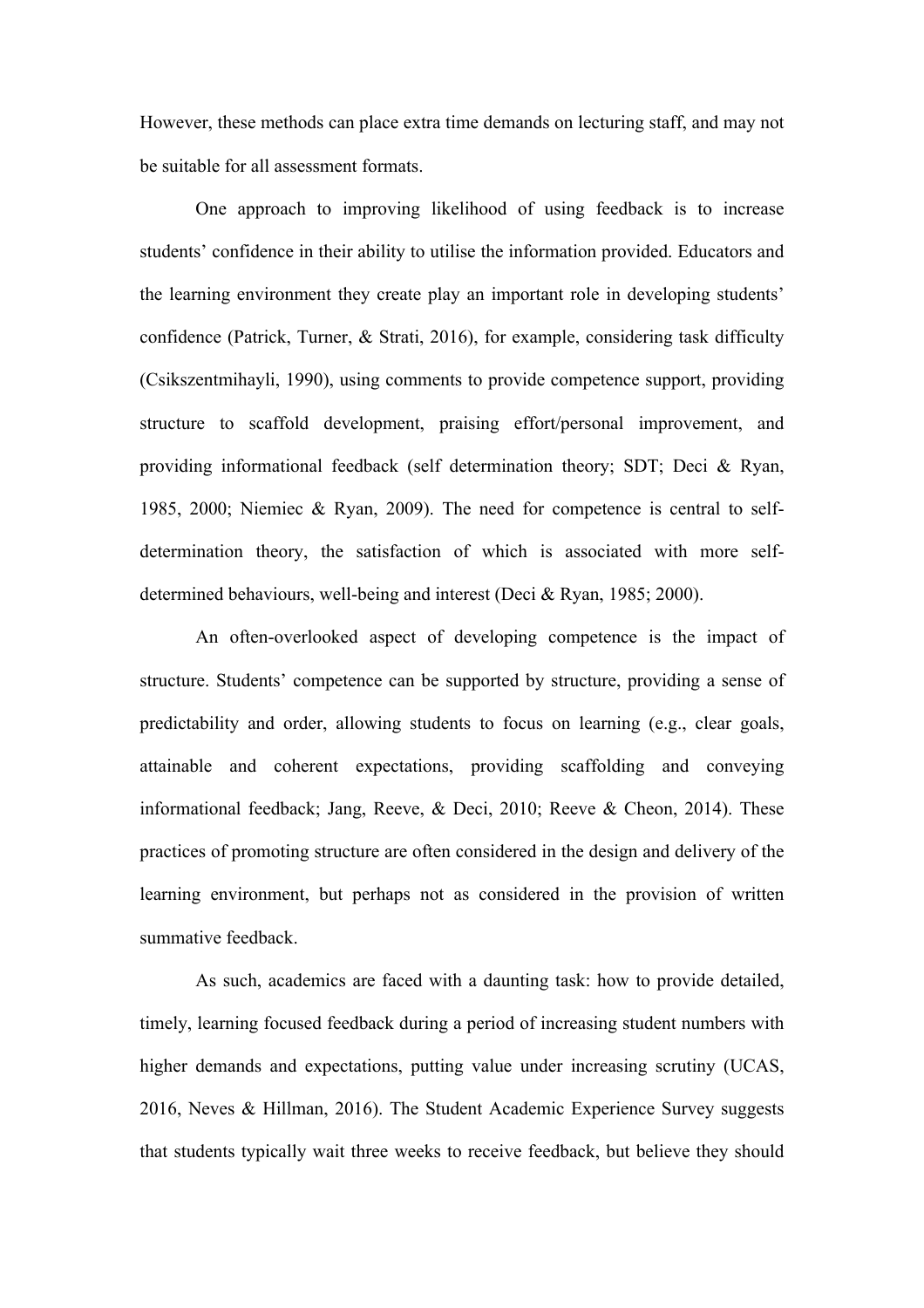have work returned more quickly (within two weeks), whilst only 35% of students believe that staff put time into commenting on student work (Neves & Hillman, 2016). Addressing this challenge is especially problematic for universities with high staff to student ratios (staff student ratios range from 11.1 to 26.2 across UK institutions; The Guardian, 2017) due to the relationship between increasing work demands and student expectation and academics' experience of stress, anxiety and reduced job satisfaction (Kinman & Jones, 2003).

It is in such a context that learning from sport and exercise psychology can provide additional direction. Sport and exercise psychologists have useful knowledge regarding, for example, how best to tailor feedback across stages of learning (e.g., Wulf, Shea, & Matschiner, 1998), the impact of feedback frequency (e.g., Anderson, Magill, Sekiya, &, Ryan, 2005), style (e.g., positive or controlling: Viciane, Cervello, & Raminez-Lechuga, 2007) and its nature (e.g., contingent or controlling: cf. Deci & Ryan, 2000). Despite this wealth of knowledge, application of principles across performance and training into educational contexts can be implicit, sporadic, or nonexistent. We argue here that explicitly designing feedback resources using available psychological and pedagogical knowledge is likely to improve students' responses to the feedback, their likelihood of using it, and their resultant confidence in their ability to use it.

In sum, providing students with effective feedback in a timely manner is an important topic within pedagogical literature, to universities and, most importantly, to students' learning and satisfaction (OGG, 2009; Williams & Kane, 2008; 2009). The aim of the present research was to assess if a feedback proforma explicitly incorporating principles of effective feedback, can i) be perceived as more functional, easier to use, and increase the likelihood of students using the feedback ii) reduce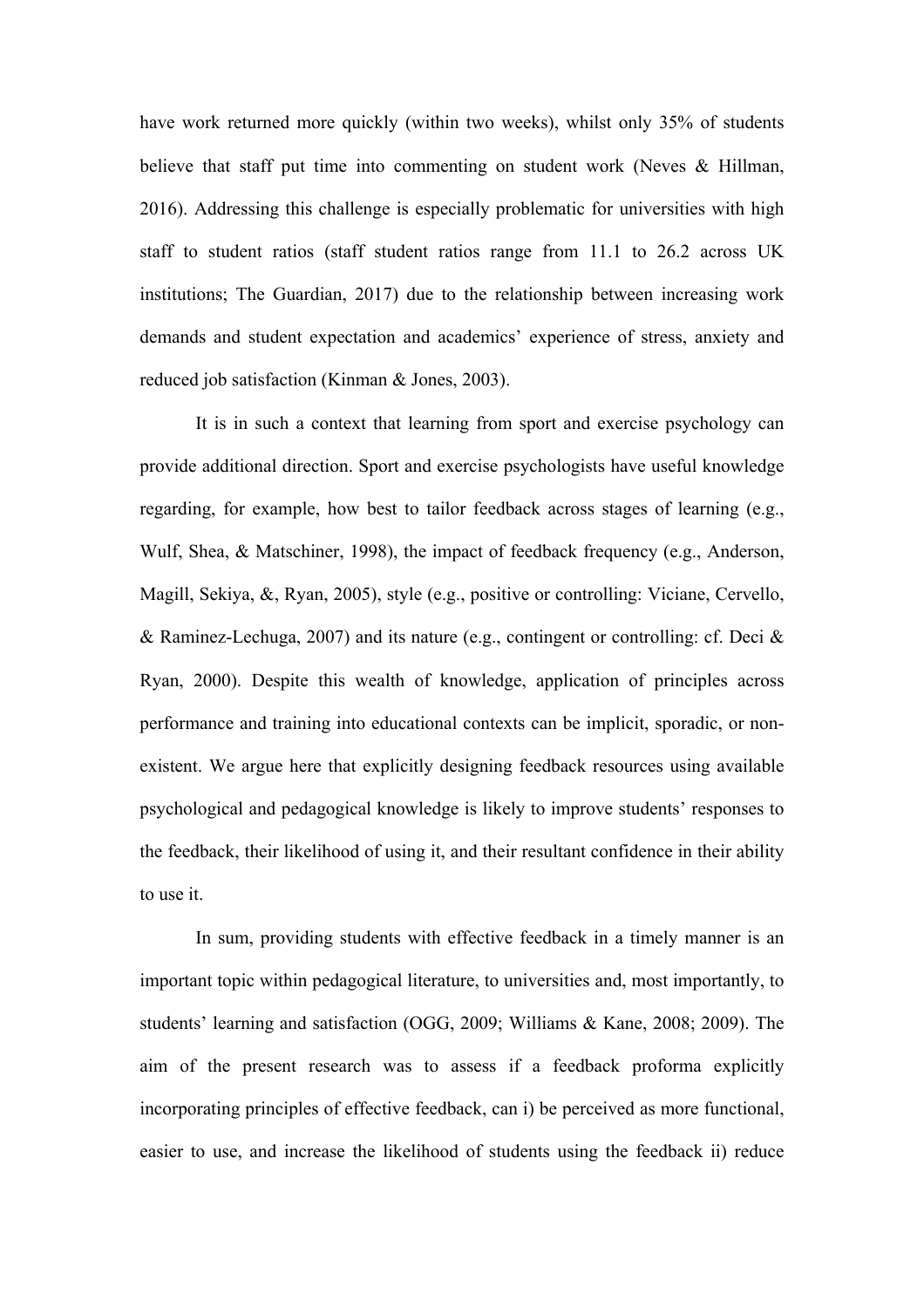perceived marking time while improving/maintaining quality of feedback, and iii) increase students' confidence in their ability to complete the assignment. It was hypothesised that improving the areas of feedback that are in control of the educator will increase the likelihood of students attending to and acting upon the feedback provided. Specifically, improved functionality and ease of use of feedback will improve the utility of feedback which can thus increase likelihood of use.

# **Method**

#### **Development of Assessment Proforma**

The standard non-principle driven feedback template used as a control condition consisted of five open-ended section titles: general comments, content, use of literature, presentation and structure, and referencing. Several limitations are associated with this structure, for example: time consuming to complete, feedback is often repetitive in nature (e.g., lab report; failed to discuss the reliability of measures used, poster; limited consideration of design), and potentially overwhelming for the student (i.e., paragraphs of information about the assessment as a whole). Further to this, the assessment proforma failed to link the expected assessment components to the learning outcomes, as such, constructive alignment was low which impacts several principles of effective feedback (e.g., not learning focused, not linked to purpose of the assignment, impacts on coherency of expectations, and ultimately may reduce students' understanding).

Three key adaptions were made to create the pedagogically informed feedback proforma, which was designed for a laboratory report assignment<sup>1</sup>: i) the content section was separated into four sections (introduction, method, results, and discussion) thus aligning the structure to a laboratory report, and with the marking criteria (Shute, 2008; Hattie & Timperley, 2009); ii) a Likert scale was used to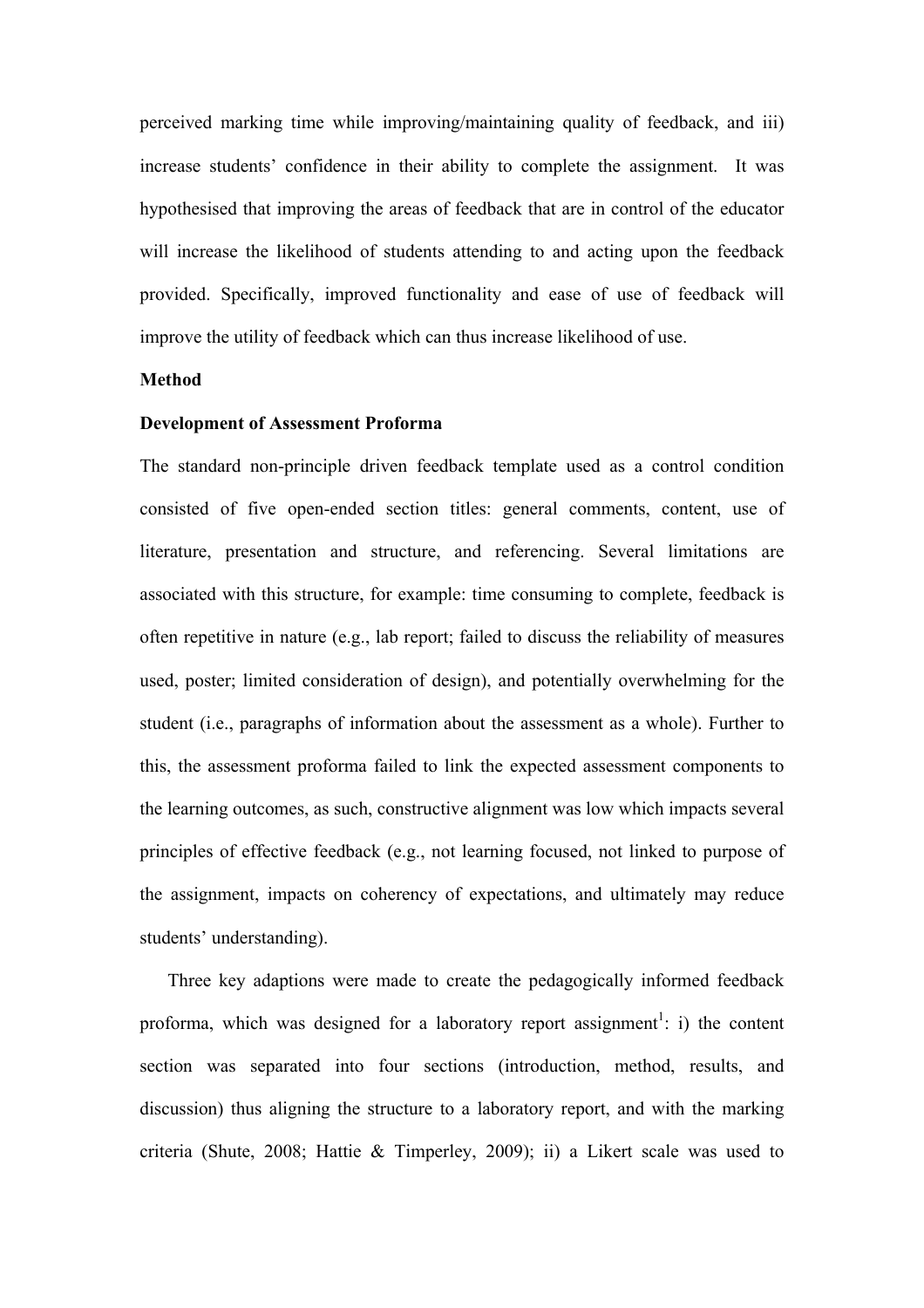indicate performance in relation to all aspects of writing a scientific laboratory report. This increased the speed of providing feedback and providing a manageable and comprehensible volume of feedback to all students (Lam et al., 2011); finally, iii) each section contained three stems: "continue to", "start to" and "stop" to ensure feedback was specific and constructive (a method effective at producing more constructive student-provided feedback; George & Cowan, 1999; Hoon, Oliver, Szpakowska, & Newton, 2015). The use of the Likert scale and 'traffic light system' provides students with progress and discrepancy feedback in a manageable volume (Voerman et al., 2012).

The pedagogically informed feedback proforma was reviewed by three peer academics within a Sport and Exercise Department. The reviewers ranged in lecturing experience (one to over 10 years), all had experience in providing feedback to students and interests in teaching and learning (HEA Fellows or working towards Fellowship). Reviewer comments supported the adaptations, endorsing that the content covered the key aspects of a laboratory report whilst the structure allowed for breadth and depth of feedback to highlight areas for development.

#### **Participants**

Following departmental level ethical approval, an opportunistic sample of forty-five Sport and Exercise Science undergraduate students were recruited during a seminar session in the second semester of the academic year (first year  $= 38$ , second year  $= 7$ ). No course credit was given for participation, and students could elect not to participate.

# **Measures and Materials**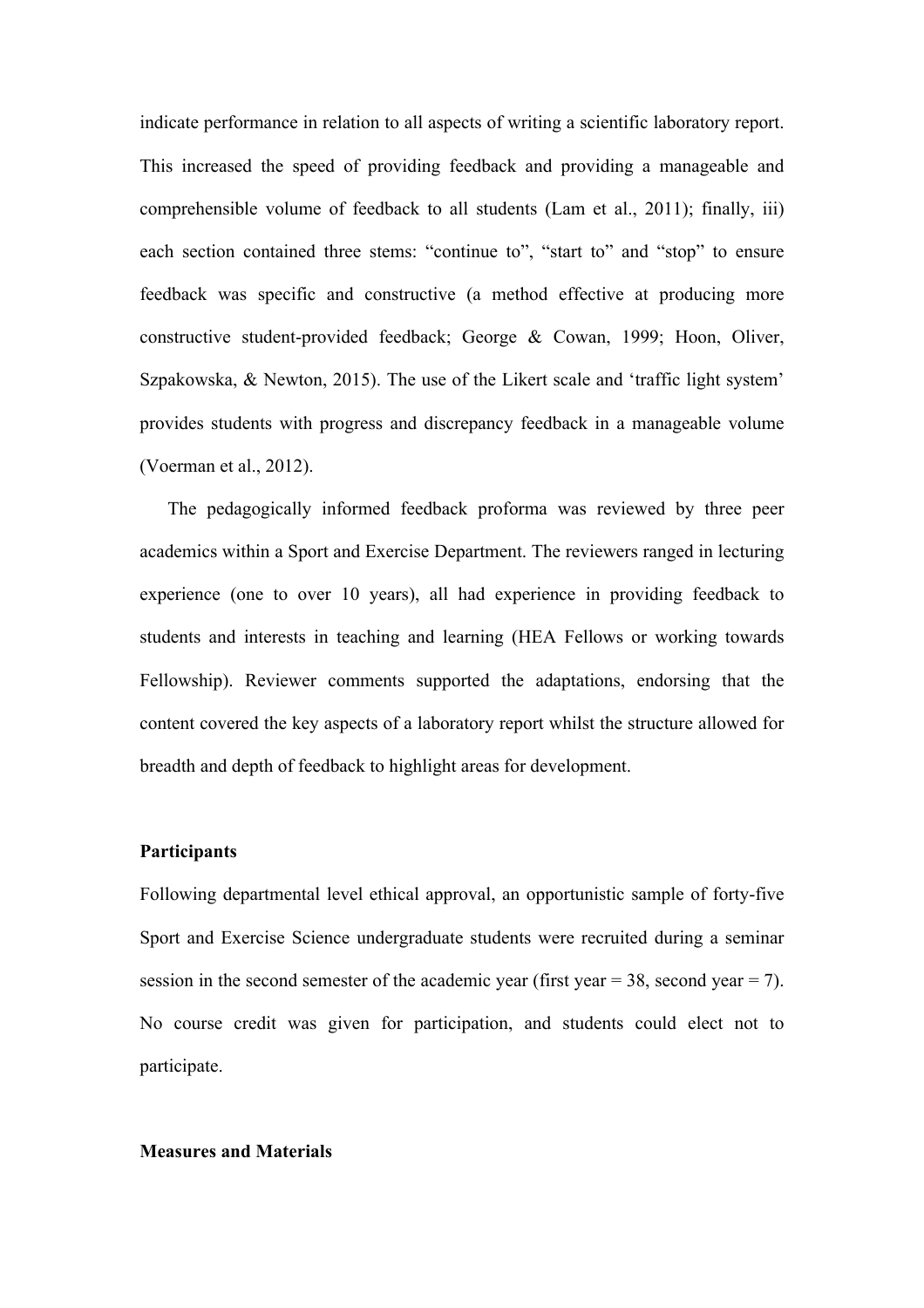*Assessment Feedback Proforma.* The standard (five open-ended section titles: general comments, content, use of literature, presentation and structure, and referencing) and pedagogically informed feedback proforma were populated with identical, fictional feedback. For example, the standard proforma contained a short paragraph, around six sentences, discussing the presentation and structure of the lab report. The pedagogically informed proforma contained seven stems (e.g., clarity of writing, use of scientific language, appropriate use of headings) rated on a 1 (poor) to 4 (very good) Likert scale. A short statement to provide examples of the 'continue to' 'start to' and 'stop' stems was also included (e.g., 'Continue to: format your tables following APA guidelines', 'Start to: consider your use of scientific language, for example, "the literature supported" rather than "the literature backed up" and 'Stop: including gridlines on figures. Consult APA guidelines').

*Functionality.* Consists of five items assessing the functionality of the feedback received. The items were developed in line with Gibbs and Simpson's (2004) effective feedback principles (e.g., "provided sufficient detail of performance", "provided areas to improve" and "was understandable"). Each item was rated on a 1 (*not at all)* to 5 (*very much*) point Likert scale.

*Ease and Likelihood of Use.* Participants were required to respond to two items assessing the likelihood of using the feedback provided and how easy it was to focus on areas to improve. Each item was rated on a 1 (*not at all*) to 10 (*very much*) scale.

The *Biology Self-Efficacy Scale (BSES; Baldwin, Ebert-May & Burns, 1998)* was adapted to assess students' confidence to write and critique a laboratory report. The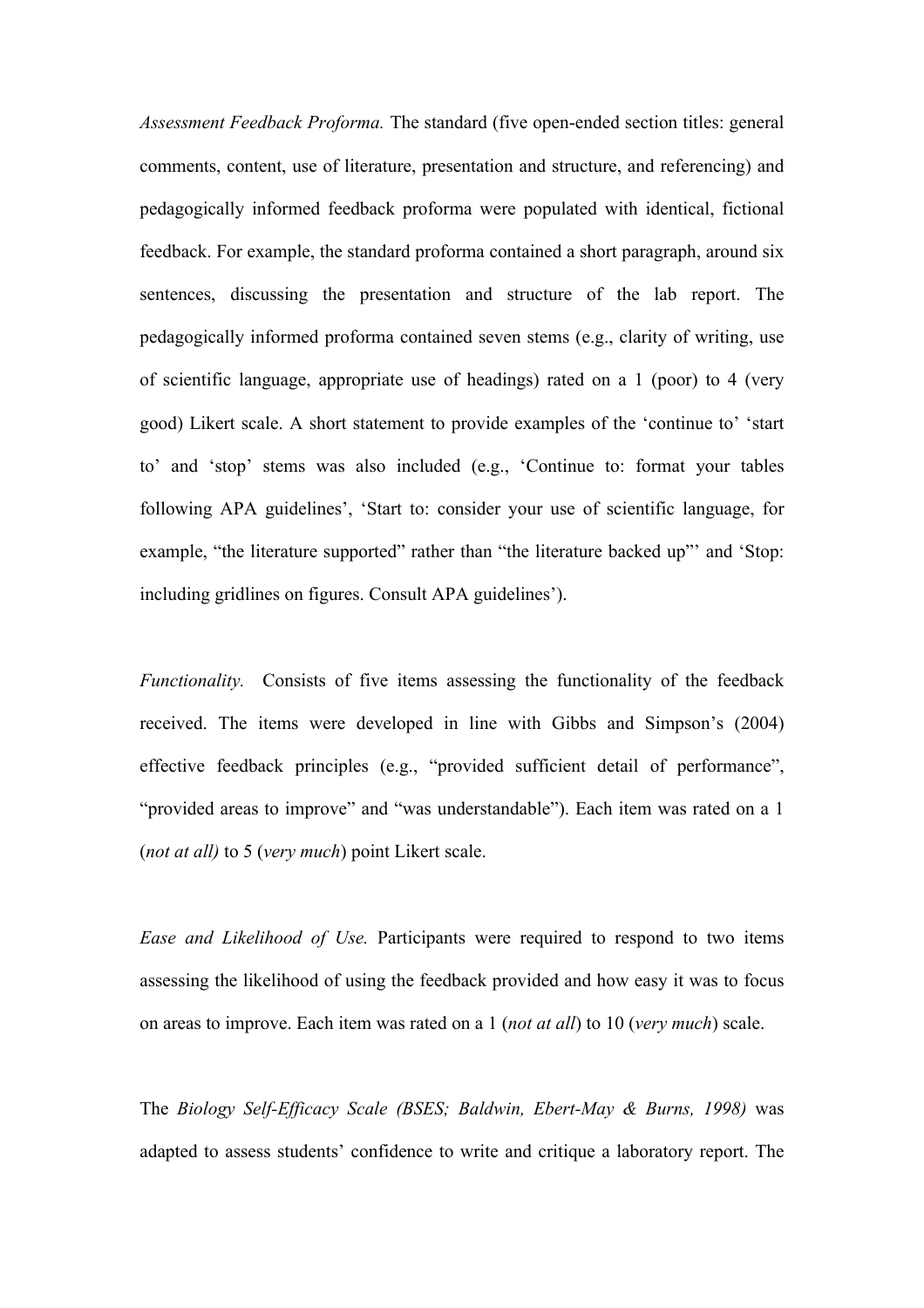measure consists of four items assessing confidence to write each main section of a laboratory report (i.e., introduction, methods, results, and conclusion) and three items relating to confidence to critique/tutor other students (e.g., "critique a laboratory report written by another student" and "tutor another student to write a laboratory report"). Participants responded to each item on a 1 (*not at all confident*) to 5 (*totally confident*) point Likert scale. The scale has demonstrated satisfactory internal reliability in its measure development phase ( $a = 0.88$ ; Baldwin et al., 1998).

# **Procedure**

The research was conducted during a seminar at a mid-point of the second semester of the academic year, prior to any assessment focused sessions. Participants read the fictional feedback presented on the standard and pedagogically informed feedback proforma in a randomised and counterbalanced order. After reading each feedback proforma students completed the BSES, Functionality, and Ease and Likelihood of Use Scales in a non-randomised order.

#### **Design and Data Analysis**

The data were collected using a quantitative counterbalanced experimental design. To examine if students' confidence, perceived functionality, ease, and likelihood of use differed between the standard and pedagogically informed feedback proforma, paired samples t-tests were performed. Bivariate correlation analyses examined the relationship between feedback perceptions and likelihood of use. A significance level of .05 was used. Staff experiences of using the pedagogically informed proforma were collected qualitatively through informal, written reflections.

#### **Results: Students**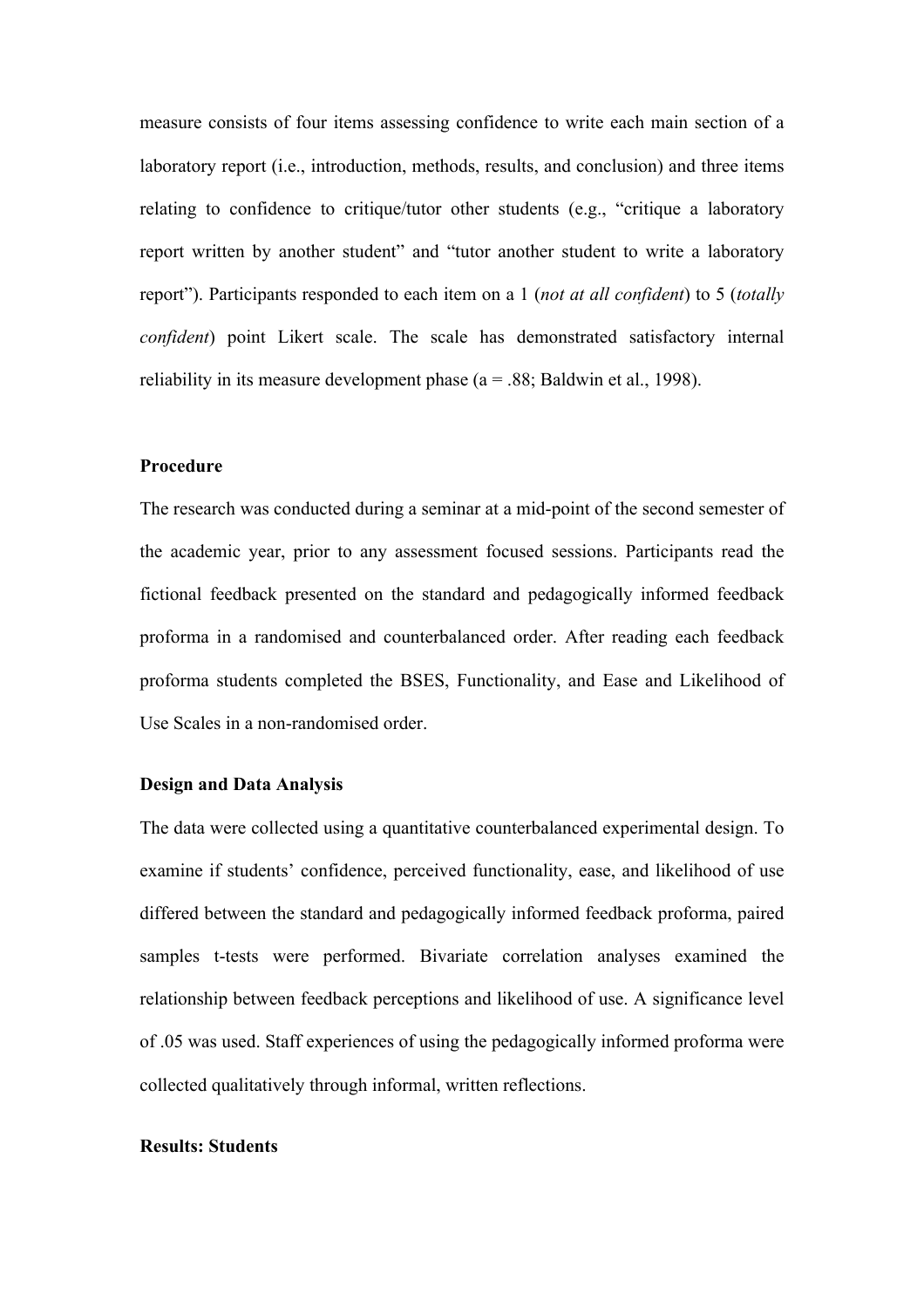T-tests revealed that the pedagogically informed proforma was associated with significantly increased perception in functionality in use  $(t(43) = 7.89, p < .001)$ , likelihood of use  $(t(44) = 7.02, p < .001)$ , ease of use  $(t(44) = 7.75, p < .001)$ , and confidence to write laboratory reports  $(t(43) = 6.75, p < .001)$ , in comparison to the standard feedback proforma.

# INSERT TABLE 1 HERE

Results revealed a significant moderate positive correlation between the perceived functionality of the assessment proforma and likelihood of use of feedback ( $r = .467$ ,  $n = 45$ ,  $p = .001$ ) and a significant large positive correlation between ease of feedback use and likelihood of use of feedback ( $r = .816$ ,  $n = 45$   $p < .001$ ). There was a nonsignificant small positive correlation between students' confidence and likelihood of use of feedback ( $r = .265$ ,  $n = 45$ ,  $p = .083$ ).

# **Experiences of Use: Staff**

Staff perceptions of the feedback proforma were assessed in two ways: first, to pilot ease of use in practice the proforma was administered by two staff within a Sport and Exercise Psychology module, and second, to evaluate potential adaptability across assessments and modules, the proforma was circulated to all lecturing staff within the department (nine full time academics raging from one to over 10 years teaching experience; all staff are or working towards or have achieved Fellowship of the HEA).

 Both module markers using the proforma in practice reported finding the adapted feedback proforma beneficial, and perceived that the Likert scale increased the speed of marking relative to previous years. The "stop", "continue to", and "start to" headers were perceived to provide more constructive feedback generation and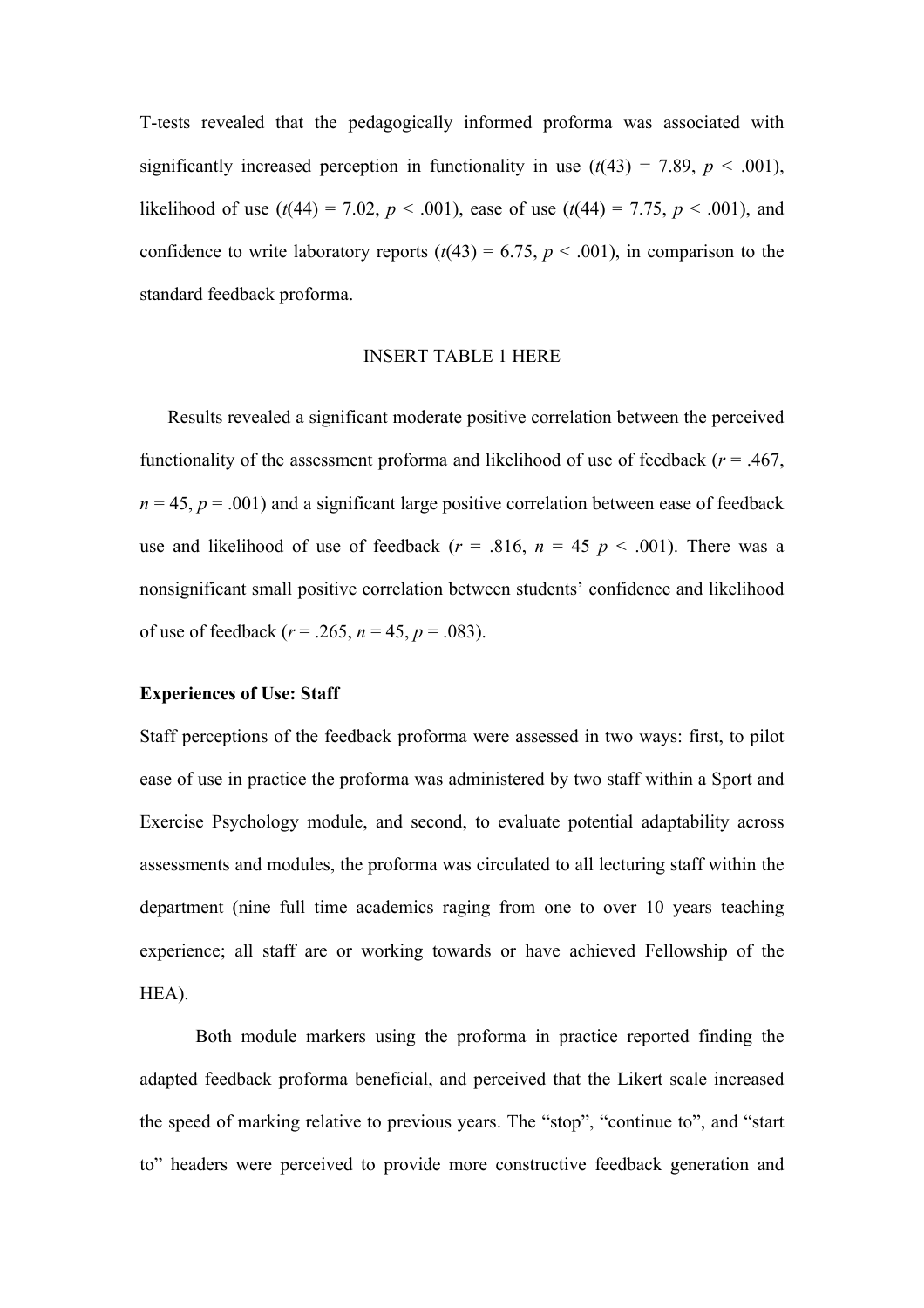reduce the number of vague comments (e.g., more detail needed). This is consistent with previous work demonstrating that 'stop, 'continue' 'start' structures generate more detailed and constructive student-provided feedback when compared to unstructured open-text response options (Hoon, Oliver, Szpakowska, & Newton, 2015).

The wider staff feedback was also positive, with staff using the proforma with no/small amendments (e.g., physiology focus as opposed to psychological). One member of staff raised concerns regarding the use of the feedback proforma across levels of study. Specifically, while it was perceived as being appropriate for first year students, who may need to learn the structure of laboratory reports, they would have been hesitant to use the proforma with second and third year students believing that the structure should by then have become an 'ingrained' skill. This point is expanded on in the discussion below.

#### **Discussion**

The research provides support for the research hypotheses. The pedagogically informed feedback proforma generated more functional and useable feedback, which increased students' ratings of their likelihood of using it. Students were also more confident about their ability to use feedback provided in this way. The ease of use of the structured proforma was also rated positively by academics. Taken together, the results suggest that students show a preference for a more structured, concise, and 'user friendly' feedback proforma in comparison to more open ended structures. It is posited that the minimalistic presentation of feedback does not overwhelm the students with blocks of texts (Lam, DeRue, Karam, & Hollenbeck, 2011). Much like producing an effective flyer, brochure, or media campaign (e.g., Information Design; Black, Luna, & Walker, 2017), the feedback assessment proforma needs to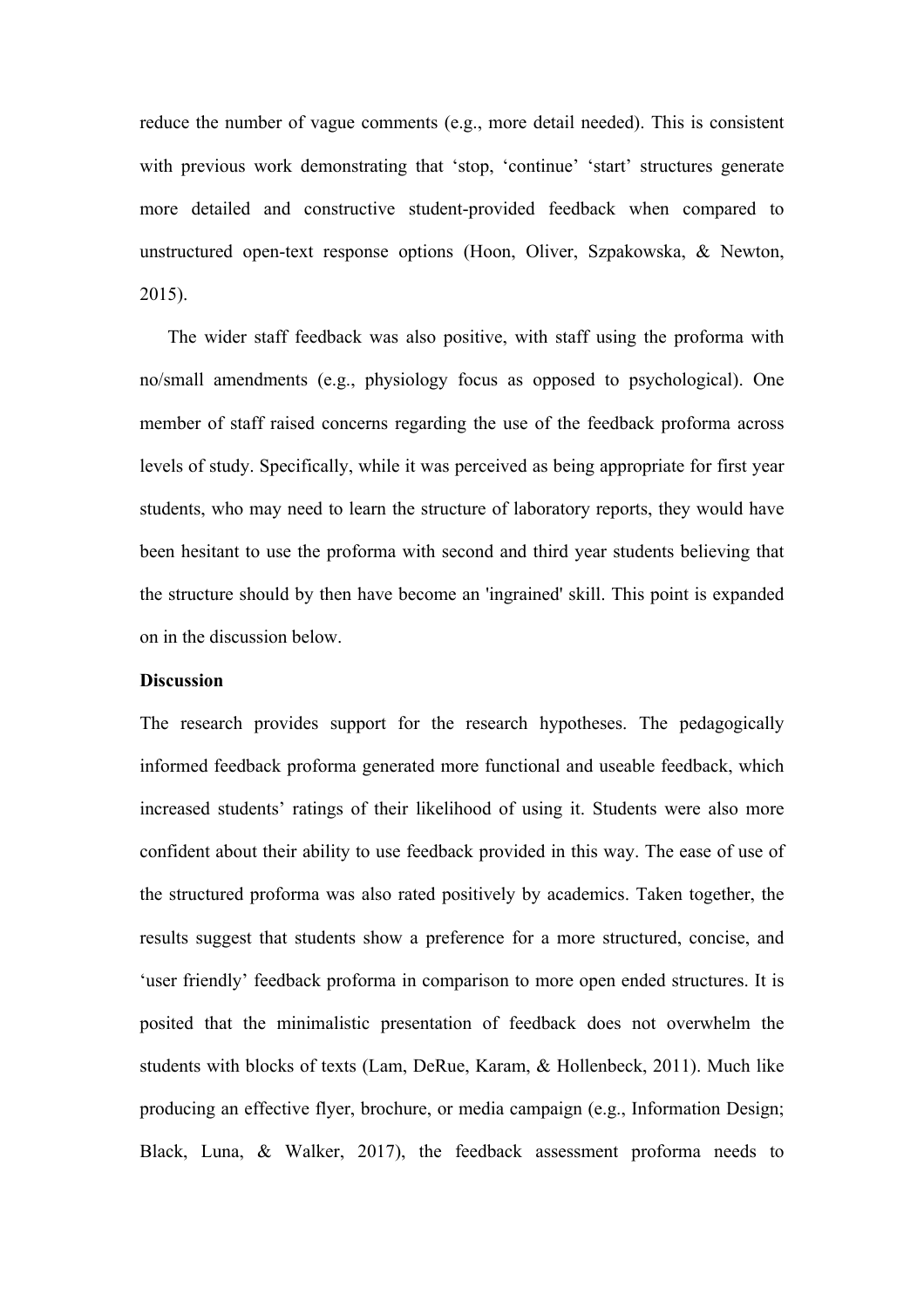immediately capture the students' attention, as opposed to being a daunting task to read. This is also aligned with theoretical models emphasising the positive impact of structure on feelings of competence (Deci & Ryan, 2000), and work demonstrating that irrespective of the learning theory applied (i.e., behaviourism, cognitivism, social cultural theory, meta cognitivism and social constructivism) effective feedback is task-directed and specific (Thurlings, Vermeulen, Bastianens, & Stijnen, 2013).

One academic raised the issue of providing students with 'too much help', arguing that a laboratory report structure should become an ingrained skill for second and third year students. However, this belief contrasts with pedagogical research that supports the benefits of increasing the constructive alignment within the module, increasing the likelihood of students using the feedback provided, and increasing students' confidence in their ability to complete the assignment.

A limitation of the current research is that the feedback proforma was presented in a hardcopy format, therefore, the functionality of the electronic feedback proforma from the view of the marker and student has not yet been assessed. The structure could be easily incorporated into electronic systems that are now widely used in UK institutions. Future research should consider students' perceptions of the functionality and ease of use when reading feedback electronically and the presentation of feedback when producing hardcopy documents from the electronic system. The present research assessed perceived likelihood of use, and so it is unclear if these behavioural intentions would result in the actual behaviour (referred to as the intention-behaviour gap), however the increased confidence, evidenced when using the pedagogically informed feedback proforma, might mediate this relationship (Sniehotta, Scholz, & Schwarzer, 2005). Of importance for future pedagogical research would be to examine if the structured feedback proforma facilitated learning,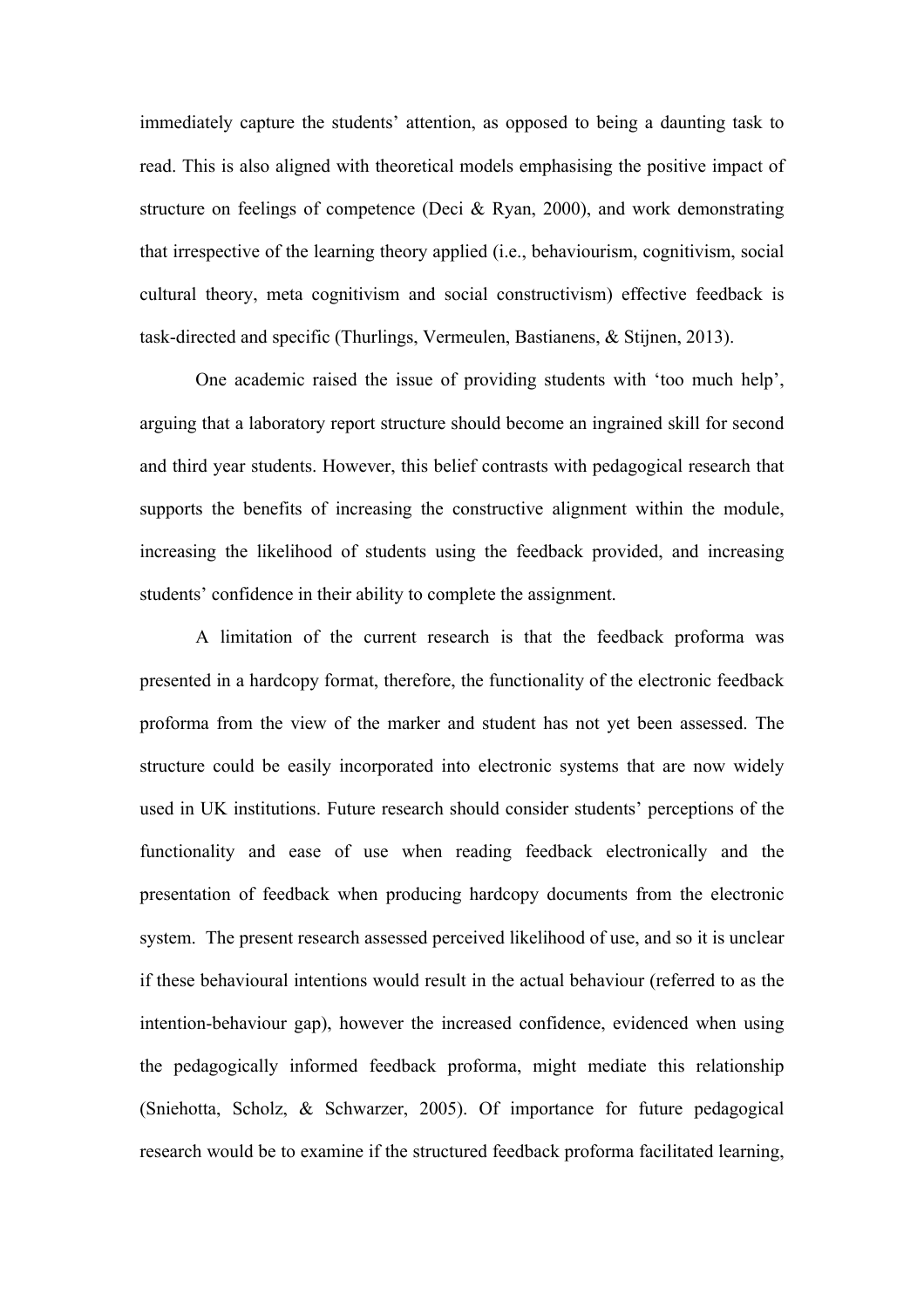or if feedback presented in this manner discouraged independent analysis and reflection by the student.

The use of an opportunistic sample of students who attended a seminar session at a mid-point of the second semester is a limitation. It is likely that these students are more engaged and potentially intrinsically motivated, thus more likely to engage with the feedback they receive, in comparison to students who do not attend their timetabled taught sessions. Using a repeated measures counterbalanced design attempted to mitigate for this. The number of students in attendance also resulted in a relatively small sample size, as such, results should be interpreted with caution.

In conclusion, the findings reported here support utilising principles of feedback in the provision of summative feedback to enhance students' likelihood of use, perceived value of the feedback received, and confidence. Whilst structure is often considered in the design and delivery of the learning environment, the present research demonstrates that providing structured summative feedback might also be important in maximising students' understanding of their actual and required competencies, their perceptions of the utility of feedback they receive, and most importantly their likelihood of using the feedback in subsequent academic practice.

# **References**

Aberystwyth University. (2016). *Undergraduate student examination handbook*. Retrieved from https://www.aber.ac.uk/en/aqro/students/ugissues/exam-assess/exam-handbook/name-192378-en.html

Anderson, D. I., Magill, R. A., Seklya, H., & Ryan, G. (2005). Support for an explanation of the guidance effect in motor skill learning. *Journal of Motor Behaviour, 37,* 231-238.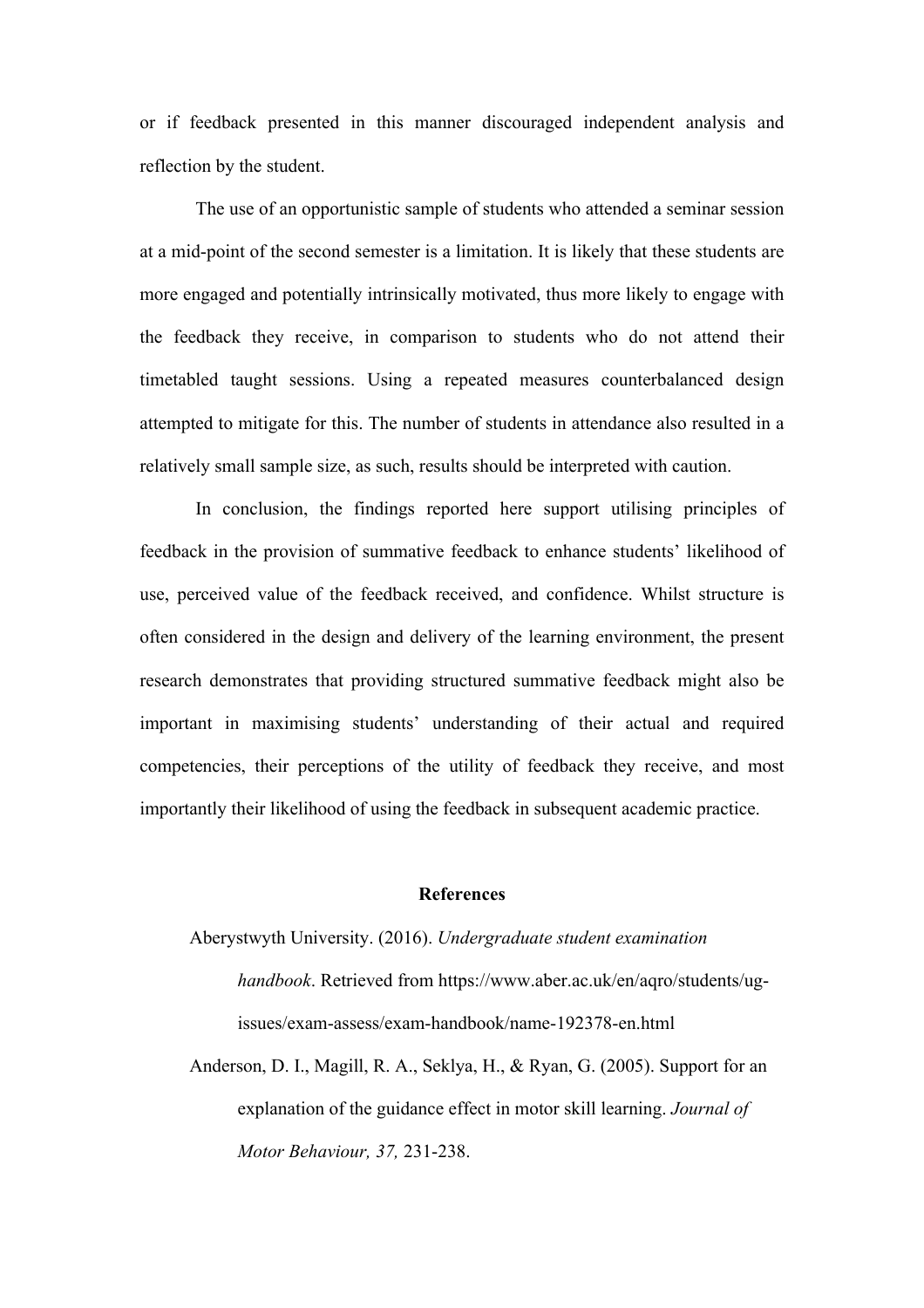- Baldwin, J. A., Ebert-May, D., & Burns, D. J. (1998). The development of a college biology self-efficacy instrument for nonmajors. *Science Education, 83,* 397-408.
- Bilodeau, I. M. (1966). Information feedback. In Bilodeau, E. A. (Ed.). *The acquisition of skill* (pp. 255-296). New York: Academic Press.
- Black, A., Luna, P., Lund, O., & Walker, S. (2017). *Information design: research and practice*. London: Routledge.
- Brown, S. (2015). *Learning, teaching and assessment in higher education: global perspectives*. Basingstoke: Palgrave Macmillan.
- Carless, D. (2006). Differing perceptions in the feedback process. *Studies in Higher Education, 31*, 219-233.
- Carless, D., Salter, D., Yang, M., & Lam, J. (2011). Developing sustainable feedback practices. *Studies in Higher Education, 36 (4)*, 395-407.
- Cooper, N. J. (2000). Facilitating learning from formative feedback in level 3 assessment. *Assessment and Evaluation in Higher Education, 25,* 279- 291.
- Crooks, T. J. (1988). The impact of classroom evaluation practices in students. *Review of Educational Research, 58*, 438-481.
- Csikszentmihalyi, M. (1990). *Flow: the psychology of optimal experience*. New York: Harper and Row.
- Deci, E. L., & Ryan, R. M. (1985). The general causality orientation scale: Self determination in personality. *Journal of Research in Personality, 19*, 109-134.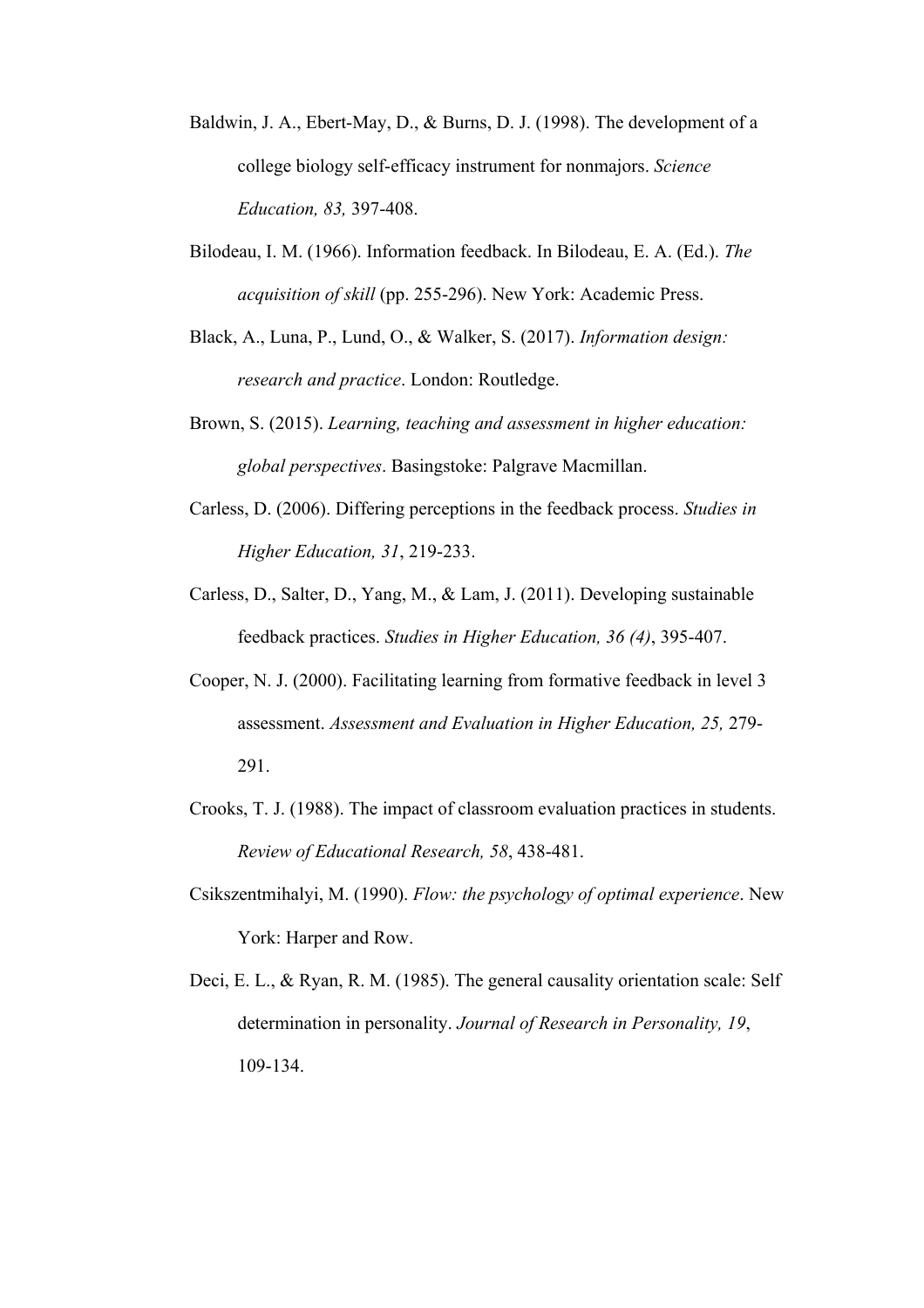- Deci, E. L., & Ryan, R. M. (2000). The 'what' and 'why' of goal pursuits: Human needs and the self determination of behaviour. *Psychological Inquiry, 11(4)*, 227-268.
- George, J. W., & Cowan, J. (1999). *A handbook of techniques for formative evaluation: Mapping the student's learning experience*. London: Routledge Falmer.
- Gibbs, G., & Simpson, C. (2004). Conditions under which assessment supports students' learning. *Learning and Teaching in Higher Education, 1,* 3-31.
- Hattie, J. A. (1987). Identifying the salient facets of a model of student learning: a synthesis and meta-analysis. *International Journal of Educational Research, 11,* 187-212.
- Hattie, J., & Timperley, H. (2007). The power of feedback. *Review of Educational Research, 77,* 81-112.
- Hoon, A., Oliver, E., Szpakowska, & Newton, P. (2015). Use of the 'stop, start, continue' method is associated with the production of constructive qualitative feedback by students in higher education. *Assessment & Evaluation in Higher Education, 40,* 755-767.
- Jang, H., Reeve, J., & Deci, E. (2010). Engaging students in learning activities: it is not autonomy support or structure but autonomy support and structure. *Journal of Educational Psychology, 102*, 588-600.
- Kinman, G., & Jones, F. (2003). 'Running up the down escalator': Stressors and strains in UK academics. *Quality in Higher Education, 9,* 22-38.
- Kluger, A. N., & DeNisi, A. (1996). The effects of feedback interventions on performance: a historical review, a meta analysis, and a preliminary feedback intervention theory. *Psychological Bulletin, 119,* 254-284.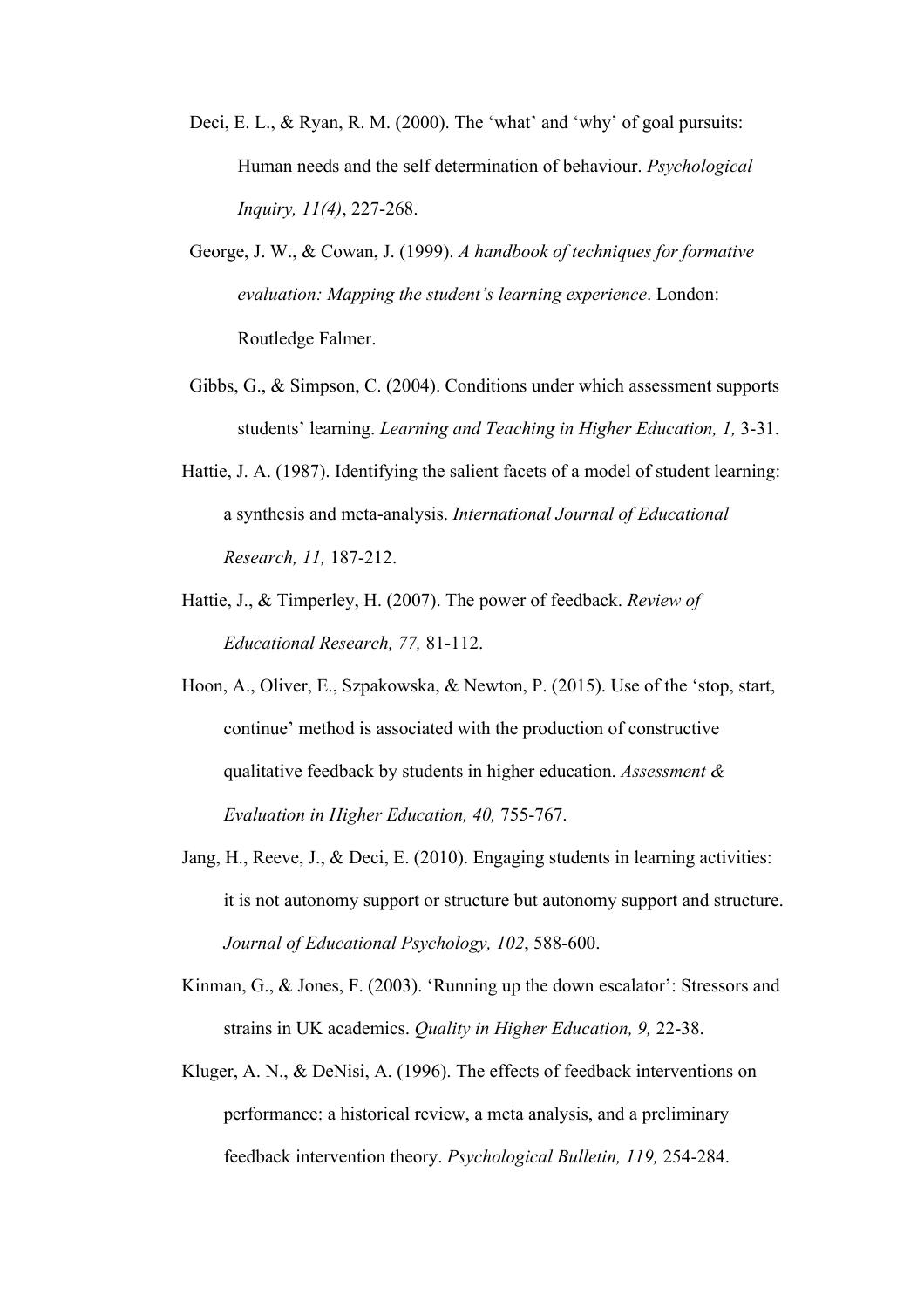- Lam, C. K., DeRue, D. S., Karam, E. P., & Hollenbeck, J. R. (2011). The impact of feedback frequency on learning and task performance: Challenging the "more is better" assumption. *Organizational Behaviour and Human Decision Processes, 116,* 217-228.
- Maclellan, E. (2001). Assessment for learning: the differing perception of tutors and students. *Assessment and Evaluation in Higher Education, 26,* 307- 318.
- Maggs, L. A. (2012). A case study of staff and student satisfaction with assessment feedback at a small specialised higher education institution. *Journal of Further and Higher Education, 38,* 1-18.
- Merry, S., Price, M., Carless, D., & Taras, M. (Eds.). (2013). *Reconceptualising feedback in higher education: Developing dialogue with students*. Abingdon: Routledge.
- Neves, J., & Hillman, N. (2016). *The 2016 Student Academic Experience Survey*. Higher Education Policy Institute. Retrieved from http://www.hepi.ac.uk/wp-content/uploads/2016/06/Student-Academic-Experience-Survey-2016.pdf
- Neves, J., & Hillman, N. (2017). *The 2017 Student Academic Experience Survey.* Higher Education Policy Institute. Retrieved from http://www.hepi.ac.uk/wp-content/uploads/2017/06/2017-Student-Academic-Experience-Survey-Final-Report.pdf
- Nicol, D., & Macfarlane-Dick, D. (2006). Formative assessment and self regulated learning: a model and seven principles of good feedback. *Studies in Higher Education, 31,* 199-218.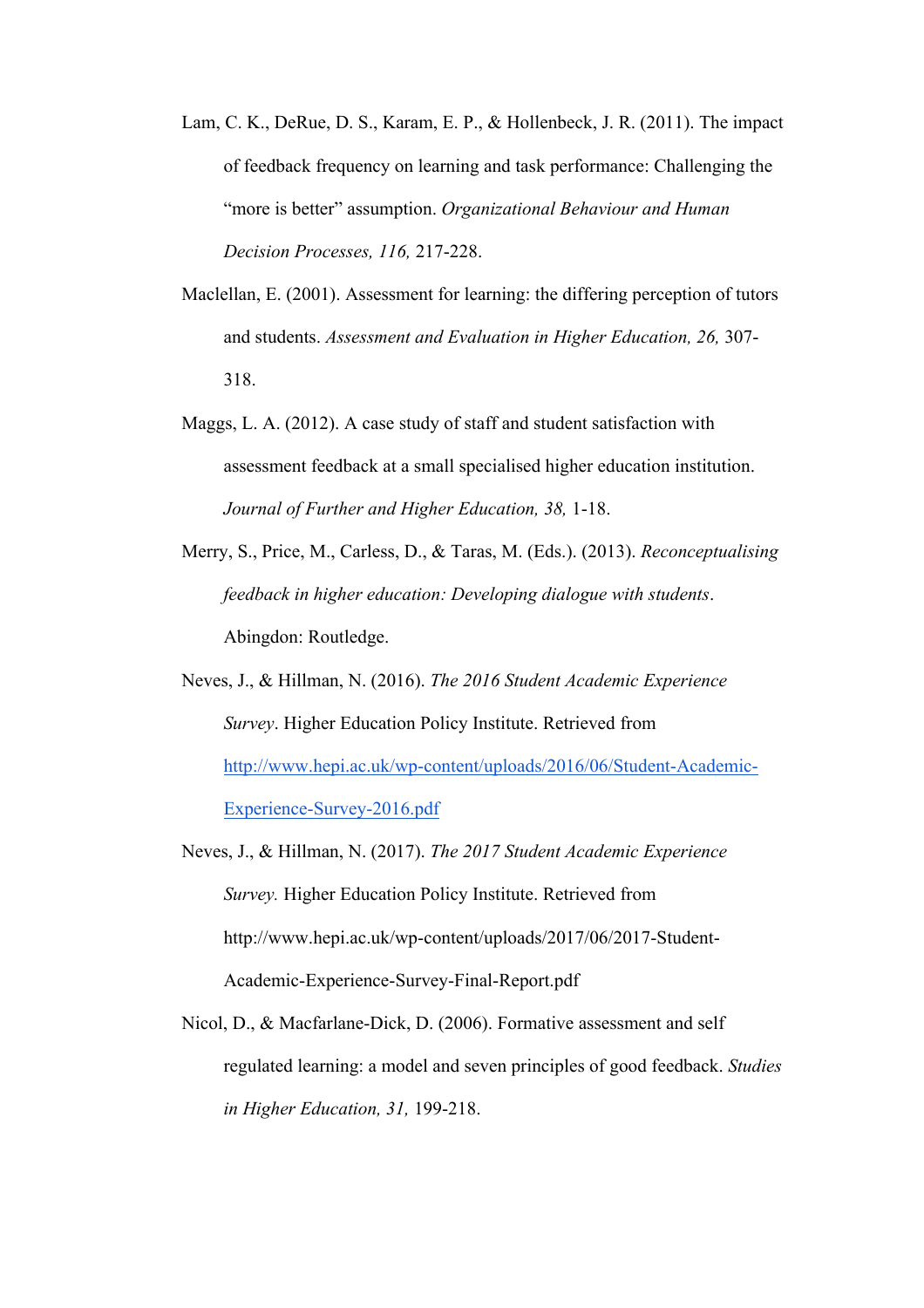- Niemiec, C. P., & Ryan, R. M. (2009). Autonomy, competence, and relatedness in the classroom. Applying self determination theory to educational practice. *Theory and Research in Education, 7,* 133-144.
- Northumbria University. (2013). *Northumbria University assessment policy and practice* (June, 2013). Retrieved from

https://www.northumbria.ac.uk/static/5007/arpdf/aq/afpolicy.pdf

- Osney Grange Group. (2009). *Feedback: an agenda for change*. Oxford: Centre for Excellence in Teaching and Learning at Oxford Brookes University.
- Patrick, H., Turner, J. C., & Strati, A. D. (2016). Classroom and school influences on student motivation. In K. R. Wentzel, & G. B. Ramani (Eds.). *Handbook of social influences in school contexts: social-emotional, motivation and cognitive outcomes* (pp. 241-257). New York: Routledge.
- Race, P. (2010). *Making learning happen: a guide for post-compulsory education*. London: Sage Publication.
- Reeve, J., & Cheon, S. H. (2014). An intervention based program of research on teachers' motivation styles. In S. Karabenick & T. Urdan (Eds). *Advances in motivation and achievement* (pp. 293-339). Bingley, UK: Emerald Group Publishing Limited.
- Salmoni, R. A., Schmidt, R. A., & Walter, C. B. (1984). Knowledge of results and motor learning: a review and critical reappraisal. *Psychological Bulletin, 95*, 355-386.
- Sambell, K. (2016). Assessment and feedback in higher education: considerable room for improvement? *Student Engagement in Higher Education Journal*, 1, 1-14.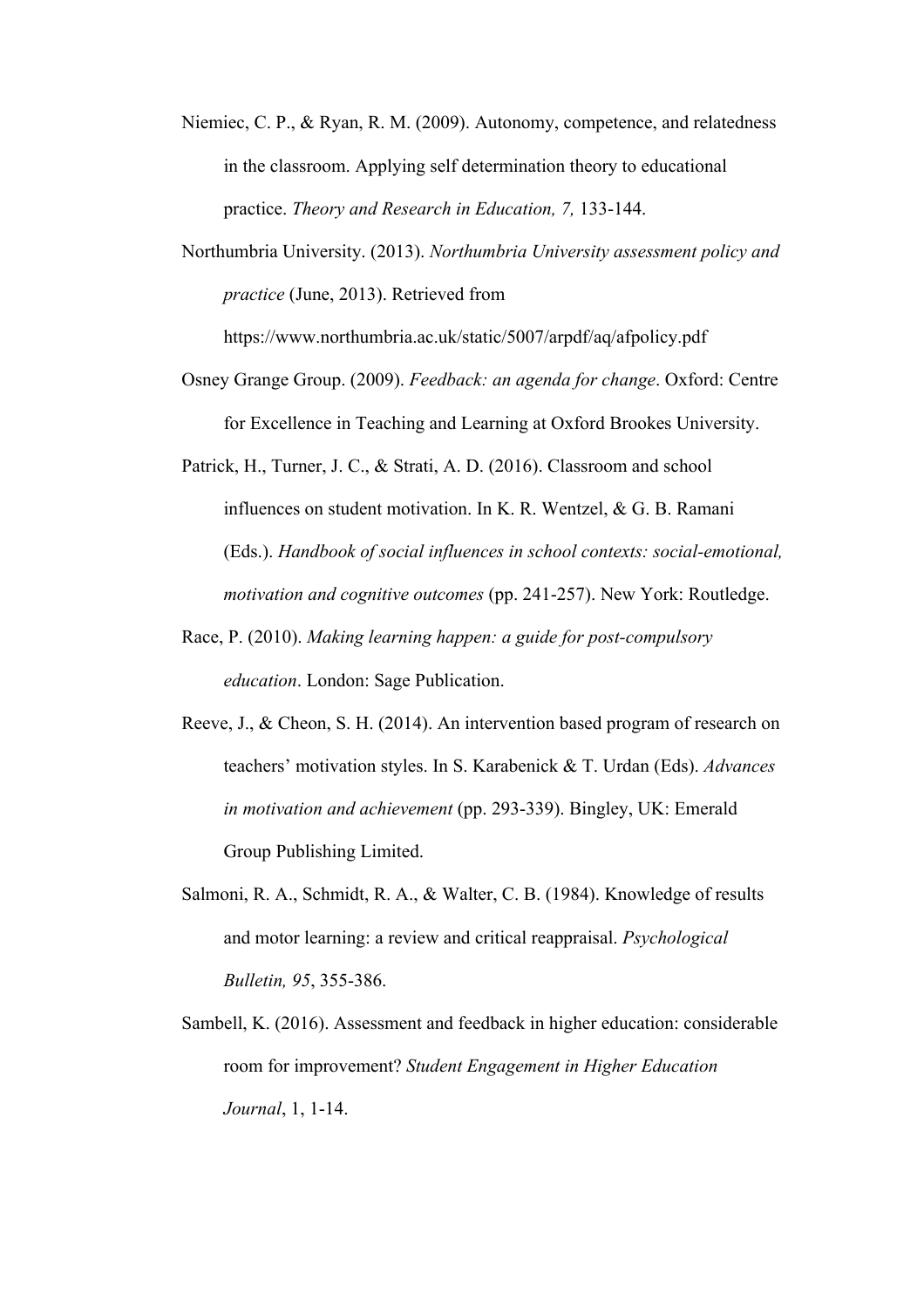- Scott, D., Hughes, G., Evans, C., Burke, P., Walter, C., & Watson, D. (2013). *Learning transitions in higher education*. Hampshire: Palgrave Macmillan UK.
- Shute, V. J. (2008). Focus on formative feedback. *Review of Educational Research, 78,* 153-189.
- Sniehotta, F. F., Scholz, U., & Schwarzer, R. (2005). Bridging the intentionbehaviour gap: planning, self-efficacy, and action planning in the adoption and maintenance of physical exercise. *Psychology & Health, 20,* 143-160.
- Taras, M. (2001). The use of tutor feedback and student self-assessment in summative assessment tasks: towards transparency for student and tutors. *Assessment and Evaluation in Higher Education, 26,* 606-614.

The Guardian. (2017). *University league tables 2017*. Retrieved from https://www.theguardian.com/education/ng-interactive/2016/may/23/universityleague-tables-2017

- Thurlings, M., Vermeulen, M., Theo, B., & Stijnen, S. (2013). Understanding feedback: a learning theory perspective. *Educational Research Review, 9,* 1-15.
- UCAS. (2016). *UCAS undergraduate End of Cycle report*. Retrieved from https://www.ucas.com/file/86541/download?token=PQnaAI5f

University of Strathclyde, Glasgow. (2014). *Assessment and feedback for effective student learning*. Retrieved from http://www.enhancementthemes.ac.uk/docs/workshop/university-ofstrathclyde---a-guide-for-staff-on-implementing-the-university-sassessment-and-feedback-policy.pdf?sfvrsn=8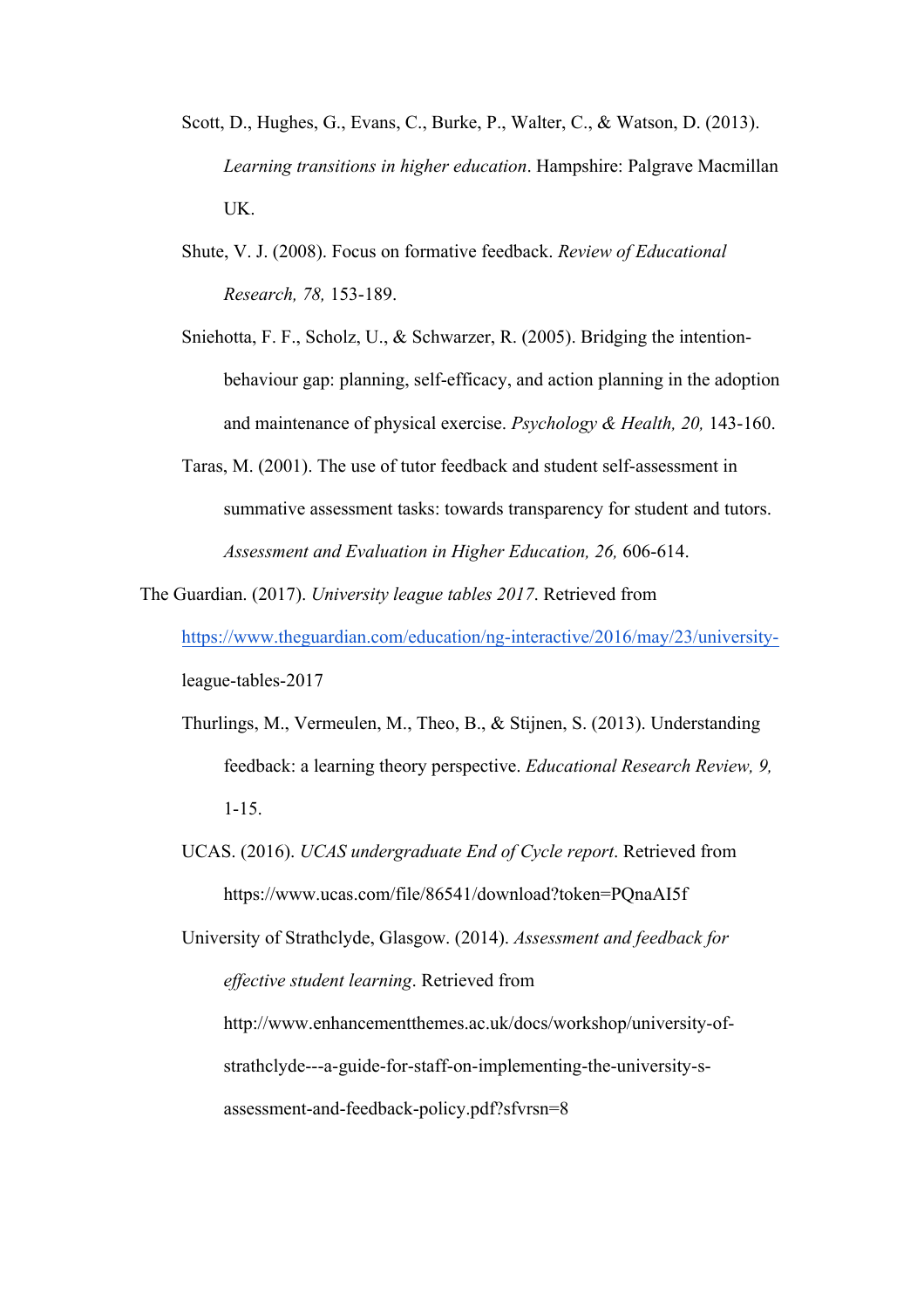- Viciana, J., Cervelló, E. M., & Ramirez-Lechuga, J. (2007). Effect of manipulating positive and negative feedback on goal orientations, perceived motivational climate, satisfaction, task choice, perception of ability, and attitude towards physical education lessons. *Perceptual and Motor Skills, 105,* 67-82.
- Voerman, L., Meijer, P. C., Korthagen, F. A. J., & Simons, R. J. (2012). Types and frequencies of feedback interventions in classroom interaction in secondary education. *Teaching in Higher Education, 28*, 1107-1115.
- Williams, J. & Kane, D. (2008). *Exploring the National Student Survey: Assessment and feedback issues.* York: The Higher Education Academy.
- Williams, J., & Kane, D. (2009). Assessment and feedback: institutional experiences of student feedback, 1996 to 2007. *Higher Education Quarterly, 63*, 264-286.
- Wulf, G., Shea, C. H., & Matschiner, S. (1998). Frequent feedback across stages of learning: feedback enhances complex motor skill learning. *Journal of Motor Behaviour, 30,* 180-192.

# Footnote

<sup>1</sup>Whilst the pedagogically informed feedback sheet has been used to assess a laboratory report style assignment in the present research it can be easily adapted, through the stems and section headers to fit numbers, assessment types (development of health promotion campaigns, grant applications and client reports) and delivery methods (e.g., written, vivas, practical assessments and presentations).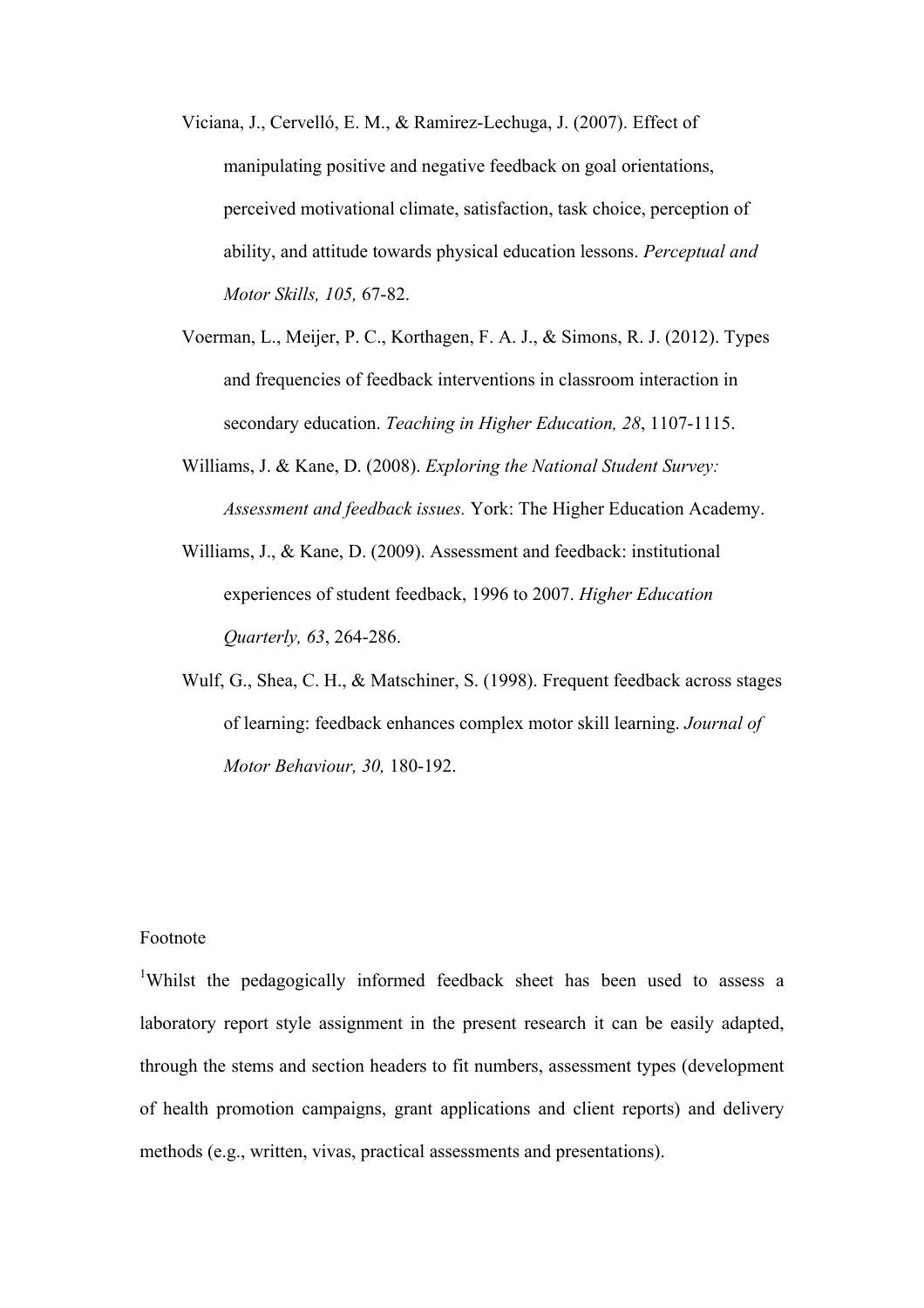Table 1: Summary of means and standard deviations from paired samples t-test.

| Outcome       | Standard Feedback Proforma | Pedagogically Informed Proforma |  |
|---------------|----------------------------|---------------------------------|--|
|               | M(SD)                      | M(SD)                           |  |
|               |                            |                                 |  |
| Functionality | 17.98(3.51)                | 23.34 (2.96)                    |  |
|               |                            |                                 |  |